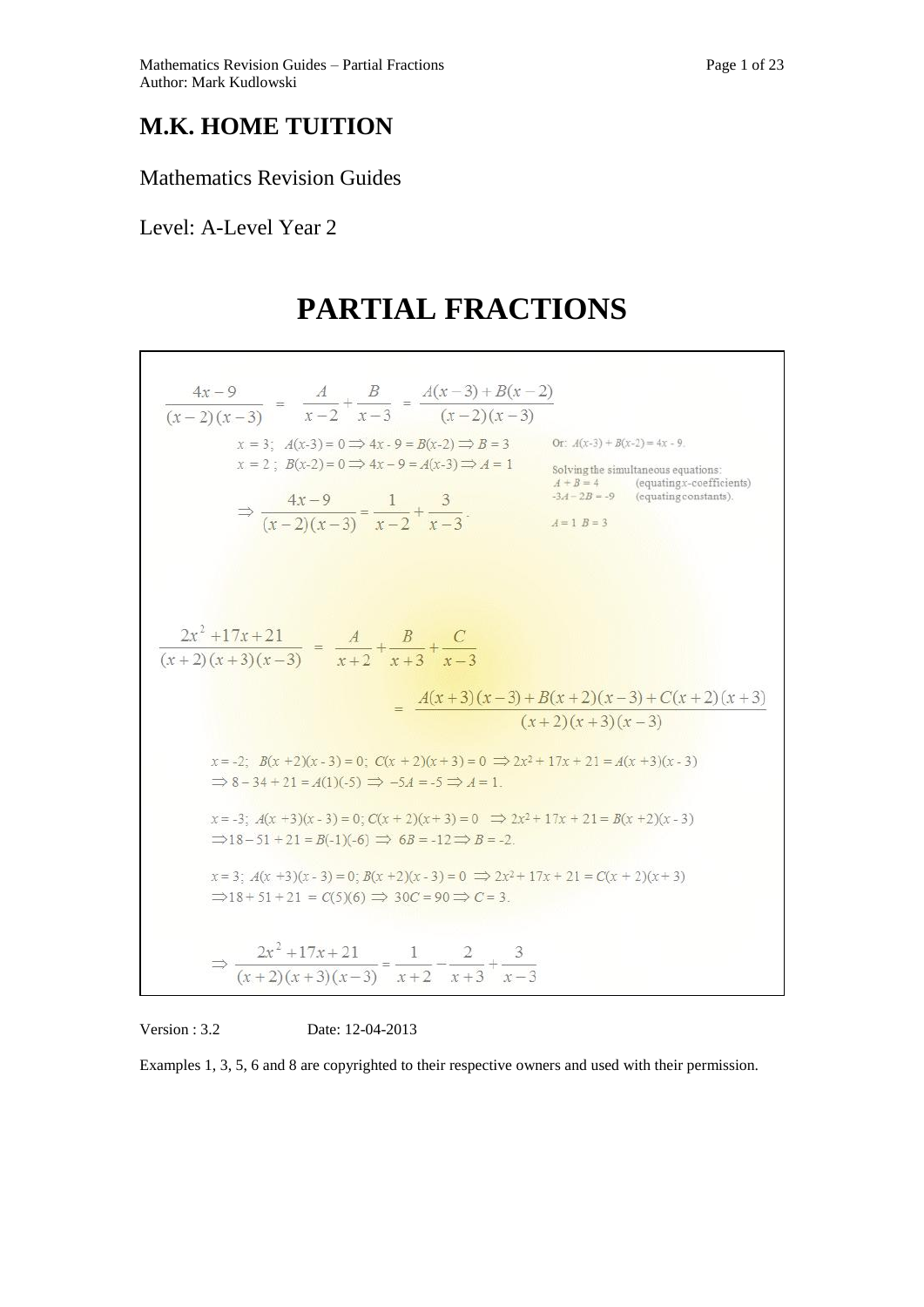#### **Partial Fractions.**

The section on rational expressions included methods of addition and subtraction of algebraic fractions.

Thus an expression like  $\frac{1}{x-2} - \frac{1}{x+1}$ 2 2 3  $^{+}$  $\overline{a}$  $\frac{z}{x-2} - \frac{z}{x+1}$  can be converted to a single fraction as follows:

$$
\frac{3(x+1)}{(x-2)(x+1)} - \frac{2(x-2)}{(x-2)(x+1)}
$$
, to 
$$
\frac{3x+3-2x+4}{(x-2)(x+1)}
$$
 and finally 
$$
\frac{x+7}{(x-2)(x+1)}
$$
.

Sometimes it might be useful to carry out the process in reverse, where we would convert an expression like  $\frac{(x-2)(x+1)}{(x-2)(x+1)}$ 7  $(x+2)(x+$  $^{+}$  $(x-2)(x)$  $\frac{x+7}{2(x+1)}$  into the form  $\frac{A}{x-2} + \frac{B}{x+1}$  $^{+}$  *x B x*  $\frac{A}{\cdots} + \frac{B}{\cdots}$ . This process is known as

**decomposing the expression into partial fractions**.

Expanding 
$$
\frac{A}{x-2} + \frac{B}{x+1}
$$
 gives  $\frac{A(x+1) + B(x-2)}{(x-2)(x+1)}$ .

To find the values of *A* and *B*, we substitute convenient values for *x* to make each term on the top line equal to zero.

Let  $x = -1$  (to make  $A(x+1) = 0$ ), then  $x + 7 = B(x-2)$ , or  $6 = -3B \rightarrow B = -2$ . Let  $x = 2$ , (to make  $B(x-2) = 0$ ), then  $x + 7 = A(x+1)$ , or  $9 = 3A \rightarrow A = 3$ .

Hence 
$$
\frac{x+7}{(x-2)(x+1)} = \frac{3}{x-2} - \frac{2}{x+1}.
$$

This method is also often illustrated by the **cover-up rule**. Here we cover up each term in the denominator in turn and substitute the value of *x* that makes the covered-up term equal to zero.

$$
\frac{x+7}{(......)(x+1)}
$$
 Covering up  $(x-2)$  and substituting  $x = 2$  gives  $A = \frac{9}{3}$  or 3.

$$
\frac{x+7}{(x-2)(\dots)}\text{ Covering up } (x+1) \text{ and substituting } x=-1 \text{ gives } B=\frac{6}{-3} \text{ or } -2.
$$

It must be stressed that the substitution method and the cover-up rule can only be used exclusively when we have **distinct linear** factors in the denominator. In fact, when there are **repeated** or quadratic factors in the denominator, the cover-up method is 'dodgy' and should not be used (see later) !

Another method of finding *A* and *B* is to **equate the coefficients**.

Inspection of the numerators in the expanded expression  $\frac{(x-2)(x+1)}{(x-2)(x+1)}$  $(x+1) + B(x-2)$  $(x+2)(x+$  $+1) + B(x (x-2)(x)$  $A(x+1) + B(x)$ 

gives 
$$
A(x+1) + B(x-2) = x + 7
$$
.

From this, we can solve the simultaneous equations:  $A + B = 1$  (equating *x*-coefficients)  $A - 2B = 7$  (equating constants).

Subtracting the second equation from the first gives  $3B = -6$  and thus  $B = -2$ . Substituting in the first equation gives  $A - 2 = 1$  and thus  $A = 3$ .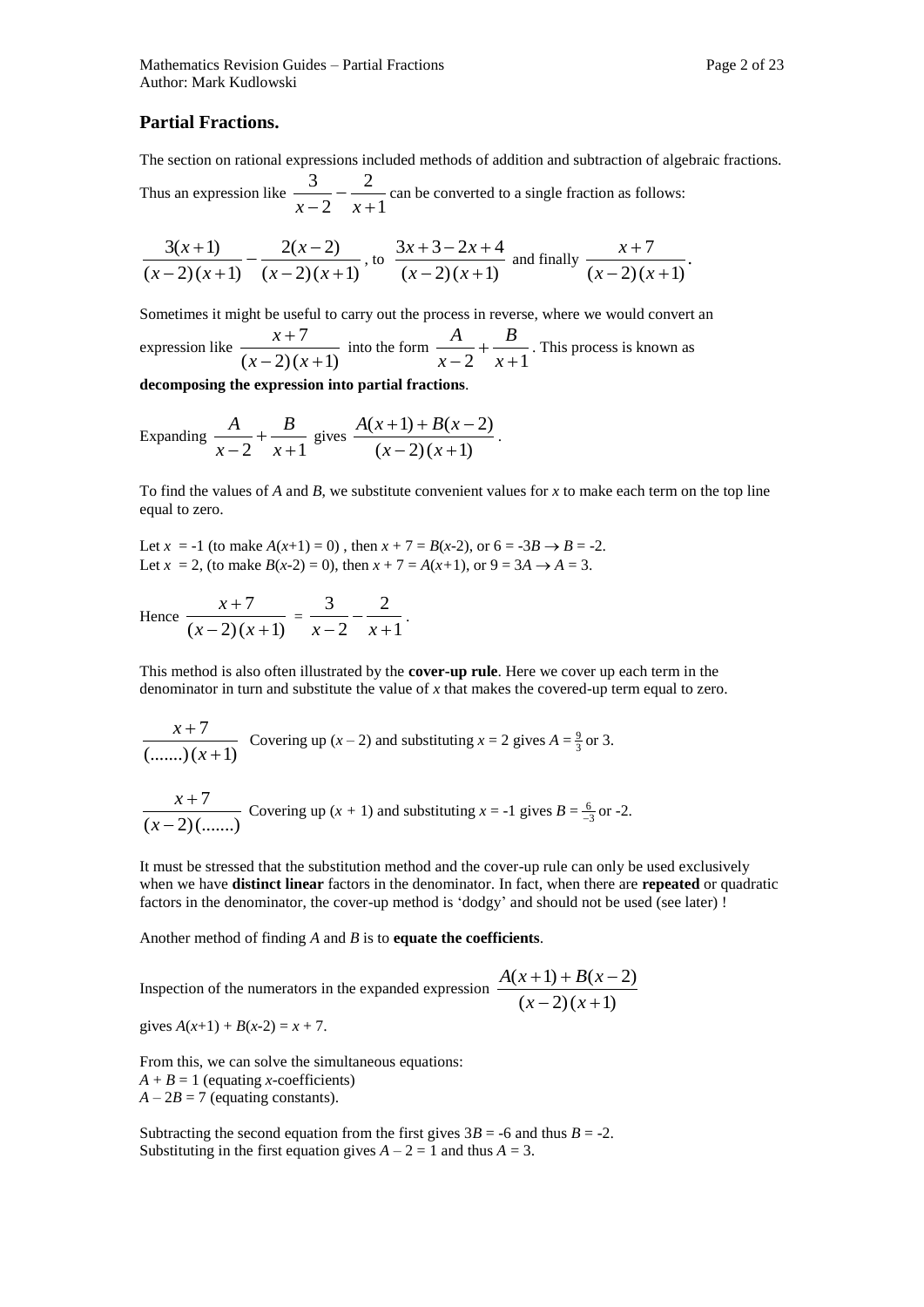Most examination questions on partial fractions cover the following cases:

Two distinct linear factors in the denominator Three distinct linear factors in the denominator Three linear factors in the denominator, but one repeated

#### **Two distinct linear factors in the denominator.**

This case was covered in the previous example – here are two others.

**Example (1):** Express 
$$
\frac{4x-9}{(x-2)(x-3)}
$$
 in partial fractions.

(Copyright OUP, *Understanding Pure Mathematics*, Sadler & Thorning, ISBN 9780199142590, Exercise 18A, Q.1 )

The partial fraction will be in the form  $\frac{1}{x-2} + \frac{2}{x-3}$  $\overline{+}$  *x B x*  $\frac{A}{\cdot} + \frac{B}{\cdot}$ .

#### **(Long working)**

Expand the partial fraction to  $\frac{2(x-2)(x-3)}{(x-2)(x-3)}$  $(x-3) + B(x-2)$  $(x-2)(x -3) + B(x (x-2)(x)$  $\frac{A(x-3)+B(x-2)}{B(x-2)}$ , and substitute values for *x* to make each term in

the top line zero in turn.

When  $x = 3$ , the term in *A* becomes zero, and thus  $4x - 9 = B(x-2)$ , or  $3 = B \implies B = 3$ . When  $x = 2$ , the term in *B* becomes zero, and thus  $4x - 9 = A(x-3)$ , or  $-1 = -1(A) \implies A = 1$ .

Hence 
$$
\frac{4x-9}{(x-2)(x-3)} = \frac{1}{x-2} + \frac{3}{x-3}.
$$

#### **(Cover-up rule working)**

$$
\frac{4x-9}{\text{(......)}(x-3)}
$$
 To find *A*, we cover up  $(x-2)$  and substitute  $x = 2$  to give  $A = \frac{-1}{-1}$  or 1.

 $(x-2)(......)$  $4x - 9$  $\overline{a}$ *x x* To find *B*, we cover up  $(x - 3)$  and substitute  $x = 3$  to give  $B = \frac{3}{1}$  or 3.

#### **(Method of equating coefficients)**

The top line of the expanded expression  $\frac{x(x+2)(x-2)}{(x-2)(x-3)}$  $(x-3) + B(x-2)$  $(x-2)(x -3) + B(x (x-2)(x)$  $\frac{A(x-3)+B(x-2)}{B(x-2)}$  is equivalent to  $4x-9$ . Therefore  $A(x-3) + B(x-2) = 4x - 9$ .

Solving the simultaneous equations:

 $A + B = 4$  (equating *x*-coefficients)  $-3A - 2B = -9$  (equating constants).

Hence  $2A + 2B = 8$ ;  $-3A - 2B = -9$ .

Adding the last two equations gives  $-A = -1$  and thus  $A = 1$ . Substituting in the first equation gives  $1 + B = 4$  and thus  $B = 3$ .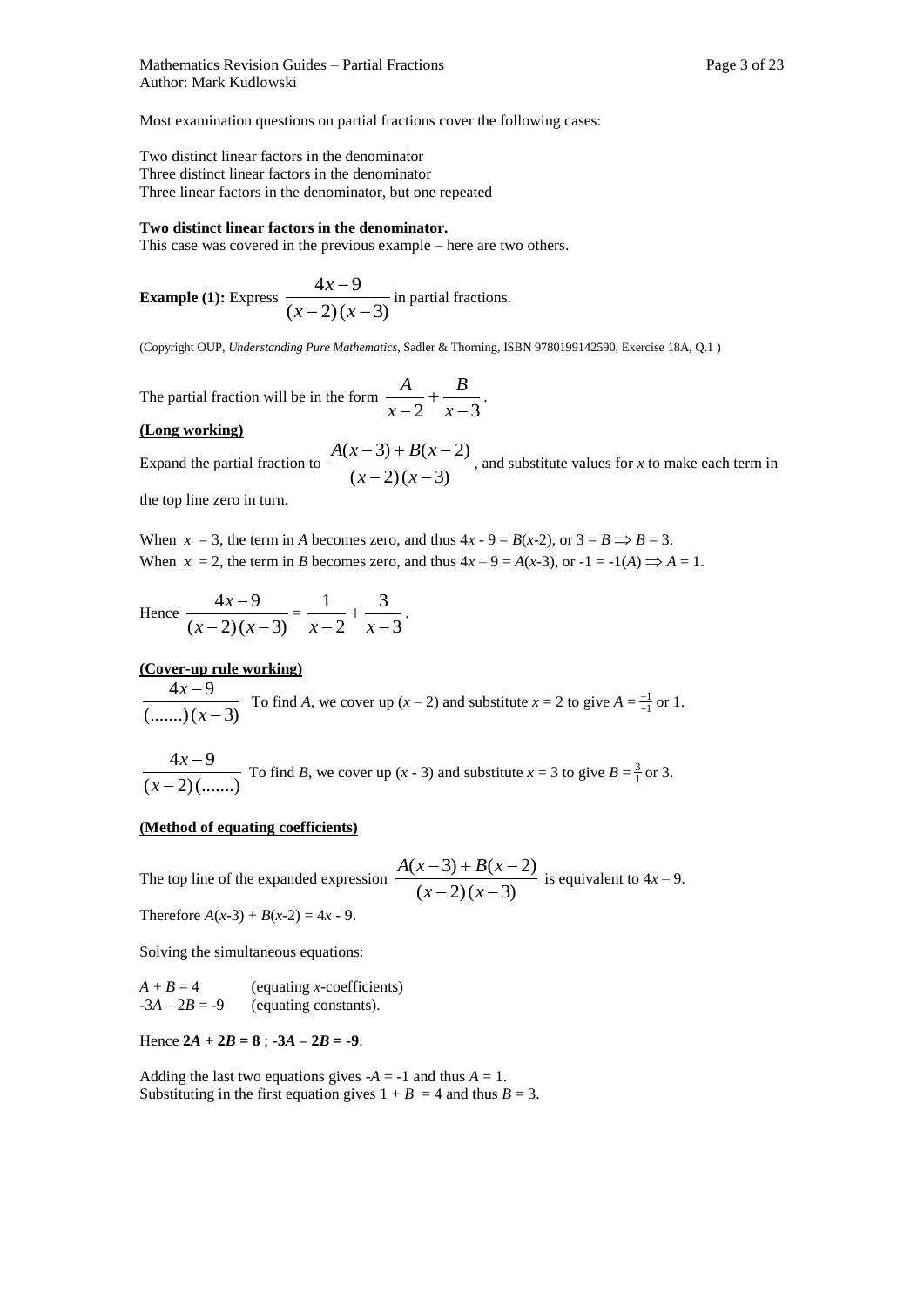**Example (2):** Express  $\frac{12}{x^2 - x - 12}$  $4x + 5$  $2^{2} - x \overline{+}$  $x^2 - x$  $\frac{x+5}{x}$  in partial factions.

Firstly, we need to factorise the denominator to  $(x - 4)(x + 3)$ , giving a resulting partial fraction of the form  $\frac{1}{x-4} + \frac{2}{x+3}$  $\ddot{}$  $-4$   $x$ *B x*  $\frac{A}{\cdot} + \frac{B}{\cdot}$ 

#### **(Long working)**

Expand the partial fraction to  $\frac{f(x+2)+2(x)}{(x-4)(x+3)}$  $(x+3) + B(x-4)$  $(-4)(x +$  $(3) + B(x - )$  $(x-4)(x)$  $\frac{A(x+3)+B(x-4)}{B(x-4)}$  and substitute values for *x* as in the last example.

Substitute values of 3 and 2 for *x*, so that the corresponding term in the top line equals zero.

When  $x = -3$ , the term in *A* becomes zero, and thus  $4x + 5 = B(x-4)$ , or  $-7 = -7(B) \implies B = 1$ . When  $x = 4$ , the term in *B* becomes zero, and thus  $4x + 5 = A(x+3)$ , or  $21 = 7(A) \implies A = 3$ .

Hence 
$$
\frac{4x+5}{x^2-x-12} = \frac{3}{x-4} + \frac{1}{x+3}.
$$

#### **(Cover-up rule working)**

 $(......)(x+3)$  $4x + 5$  $^{+}$  $\overline{+}$ *x x* To find *A*, we cover up  $(x - 4)$  and substitute  $x = 4$  to give  $A = \frac{21}{7}$  or 3.

$$
\frac{4x+5}{(x-4)(\dots)} \text{ To find } B \text{, we cover up } (x+3) \text{ and substitute } x = -3 \text{ to give } B = \frac{-7}{-7} \text{ or } 1.
$$

#### **(Method of equating coefficients)**

The top line of the expanded expression,  $A(x+3) + B(x-4) = 4x + 5$ .

Solving the simultaneous equations:

| $A + B = 4$   | (equating $x$ -coefficients) |
|---------------|------------------------------|
| $3A - 4B = 5$ | (equating constants).        |

Hence  $4A + 4B = 16$ ;  $3A - 4B = 5$ .

Adding the last two equations gives  $7A = 21$  and thus  $A = 3$ . Substituting in the first equation gives  $3 + B = 4$  and thus  $B = 1$ .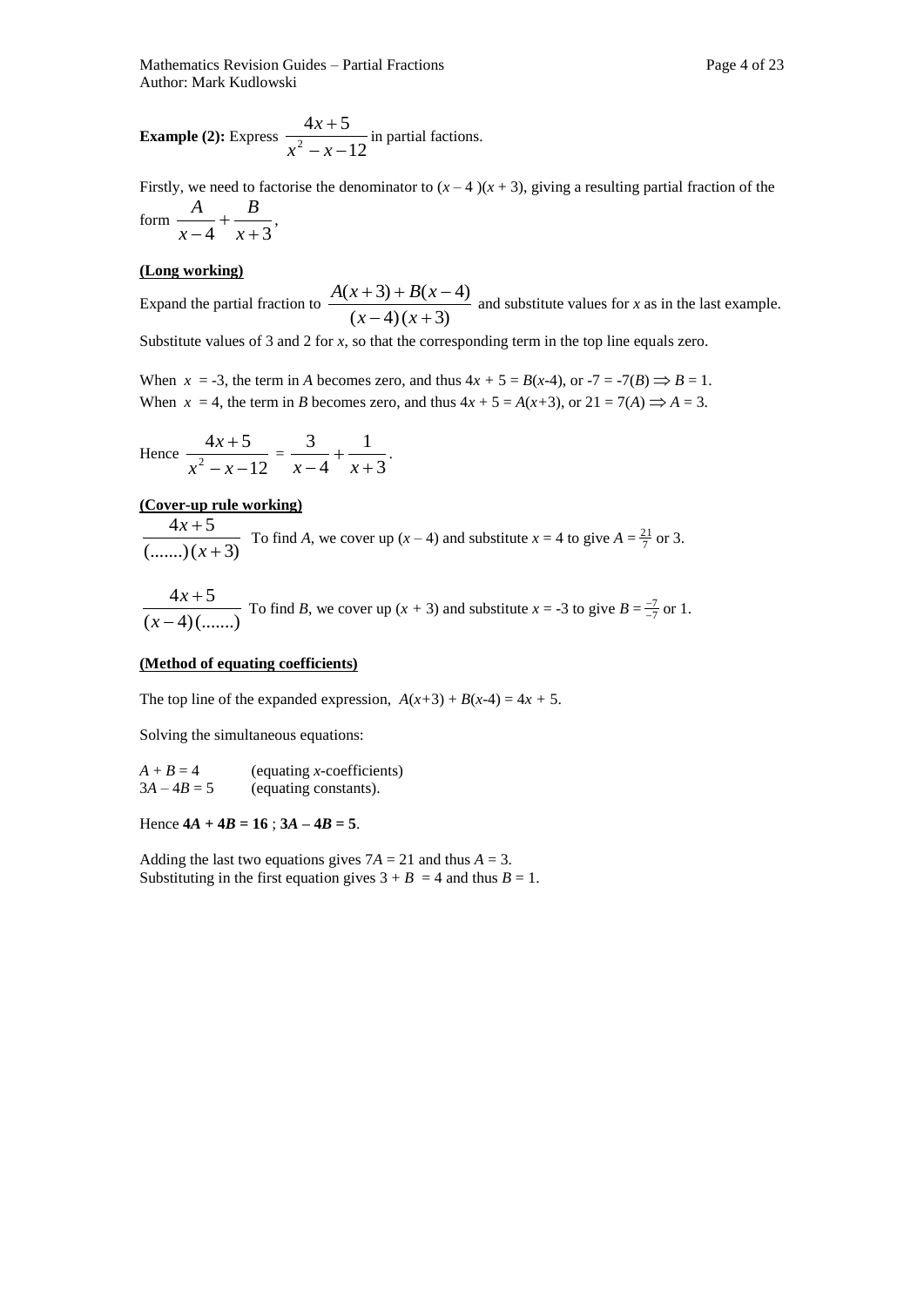#### **Three distinct linear factors in the denominator.**

The general method of solving partial fractions of this type is the same as the case with two distinct linear factors, though there is more work involved.

**Example (3):** Express 
$$
\frac{2x^2 + 17x + 21}{(x+2)(x+3)(x-3)}
$$
 in partial fractions.

(Copyright OUP, *Understanding Pure Mathematics*, Sadler & Thorning, ISBN 9780199142590, Exercise 18A, Q.6 )

The partial fraction will now be of the form  $\frac{1}{x+2} + \frac{2}{x+3} + \frac{3}{x-3}$  $\overline{+}$  $\overline{+}$  $\overline{+}$  $x+2$   $x+3$  *x C x B x*  $\frac{A}{\cdot} + \frac{B}{\cdot} + \frac{C}{\cdot}$ 

#### **(Long working)**

The expanded partial fraction is now 
$$
\frac{A(x+3)(x-3)+B(x+2)(x-3)+C(x+2)(x+3)}{(x+2)(x+3)(x-3)}
$$
.

We need to carry out three substitutions for *x* this time.

When  $x = -2$ , the terms in *B* and *C* both become zero, and thus  $2x^2 + 17x + 21 = A(x+3)(x-3)$  $\Rightarrow$  8 – 34 + 21 = *A*(1)(-5)  $\Rightarrow$  -5*A* = -5 and hence *A* = 1.

When  $x = -3$ , the terms in *A* and *C* both become zero, and thus  $2x^2 + 17x + 21 = B(x+2)(x-3)$  $\Rightarrow$ 18 – 51 + 21 = *B*(-1)(-6)  $\Rightarrow$  6*B* = -12 and hence *B* = -2.

When  $x = 3$ , the terms in *A* and *B* both become zero, and thus  $2x^2 + 17x + 21 = C(x + 2)(x + 3)$  $\Rightarrow$  18 + 51 + 21 = *C*(5)(6)  $\Rightarrow$  30*C* = 90 and hence *C* = 3.

Hence 
$$
\frac{2x^2 + 17x + 21}{(x+2)(x+3)(x-3)} = \frac{1}{x+2} - \frac{2}{x+3} + \frac{3}{x-3}
$$

#### **(Cover-up rule working)**

 $(......)(x+3)(x-3)$  $2x^2 + 17x + 21$  $(+3)(x +17x +$  $(x+3)(x)$  $\frac{x^2 + 17x + 21}{x^2 + 17x + 21}$  To find *A*, we cover up  $(x + 2)$  and substitute  $x = -2$  to give

$$
A = \frac{8-34+21}{(1)\times(-5)}
$$
 or  $\frac{-5}{-5}$  or 1.

 $(x+2)(......)(x-3)$  $2x^2 + 17x + 21$  $+2)$ (.......)(x- $+17x +$  $(x+2)(......)(x)$  $\frac{x^2 + 17x + 21}{x^2 + 17x + 21}$  To find *B*, we cover up  $(x + 3)$  and substitute  $x = -3$  to give

$$
B = \frac{18-51+21}{(-1)\times(-6)}
$$
 or  $\frac{-12}{6}$  or -2.

 $(x+2)(x+3)(......)$  $2x^2 + 17x + 21$  $(x+2)(x+$  $+17x +$  $(x+2)(x)$  $\frac{x^2 + 17x + 21}{x^2 + 17x + 21}$  To find *C*, we cover up (*x* - 3) and substitute *x* = 3 to give

$$
C = \frac{18+51+21}{5 \times 6}
$$
 or  $\frac{90}{30}$  or 3.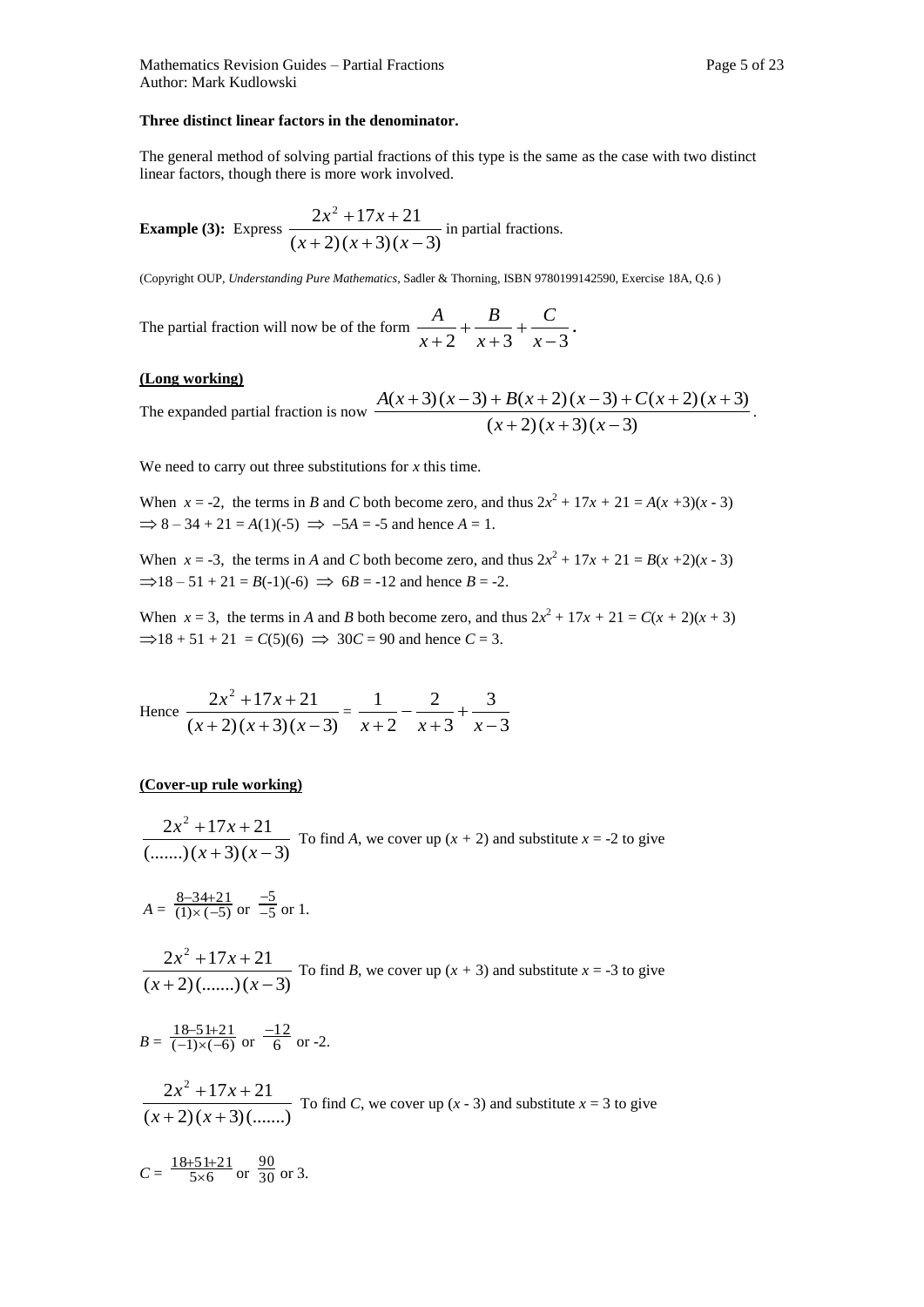Mathematics Revision Guides – Partial Fractions **Page 6** of 23 Author: Mark Kudlowski

The method of equating coefficients can also be used when there are three linear factors in the denominator.

**Example (3a):** Use the method of equating coefficients to express  $\frac{2x+2x+2x+2}{(x+2)(x+3)(x-3)}$  $2x^2 + 17x + 21$  $x+2(x+3)(x +17x +$  $(x+2)(x+3)(x)$  $\frac{x^2+17x+21}{x}$  in partial

fractions (same as Example (3)). .

The partial fraction is of the form 
$$
\frac{A}{x+2} + \frac{B}{x+3} + \frac{C}{x-3}
$$
,

and 
$$
\frac{A(x+3)(x-3)+B(x+2)(x-3)+C(x+2)(x+3)}{(x+2)(x+3)(x-3)}
$$
 in expanded form.

We need to expand all the quadratic products in the numerator:

$$
A(x2-9) + B(x2-x-6) + C(x2+5x+6) = 2x2+17x+21.
$$

This gives us three simultaneous equations in three unknowns:

| $A + B + C = 2$     | (equating $x^2$ coefficients) (1) |     |
|---------------------|-----------------------------------|-----|
| $5C - B = 17$       | (equating x coefficients) $(2)$   |     |
| $6C - 6B - 9A = 21$ | (equating constants)              | (3) |

We can substitute  $B = 5C - 17$  into equations (1) and (3) to obtain

| $A + 6C = 19$     | (1) |
|-------------------|-----|
| $5C - B = 17$     | (2) |
| $-24C - 9A = -81$ | (3) |

$$
4A + 24C = 76 \t 4 \times (1)
$$
  
-24C - 9A = -81 \t(3)

Adding the two equations gives  $-5A = -5$  and thus  $A = 1$ . Substituting back into the original equation (1) gives  $C = 3$ . Finally, substituting into the original equation (2) gives  $B = -2$ .

Hence 
$$
\frac{2x^2 + 17x + 21}{(x+2)(x+3)(x-3)} = \frac{1}{x+2} - \frac{2}{x+3} + \frac{3}{x-3}
$$

When we have three factors in the denominator, the method of equating coefficients can become increasingly difficult, but there are occasions when we do need to use it.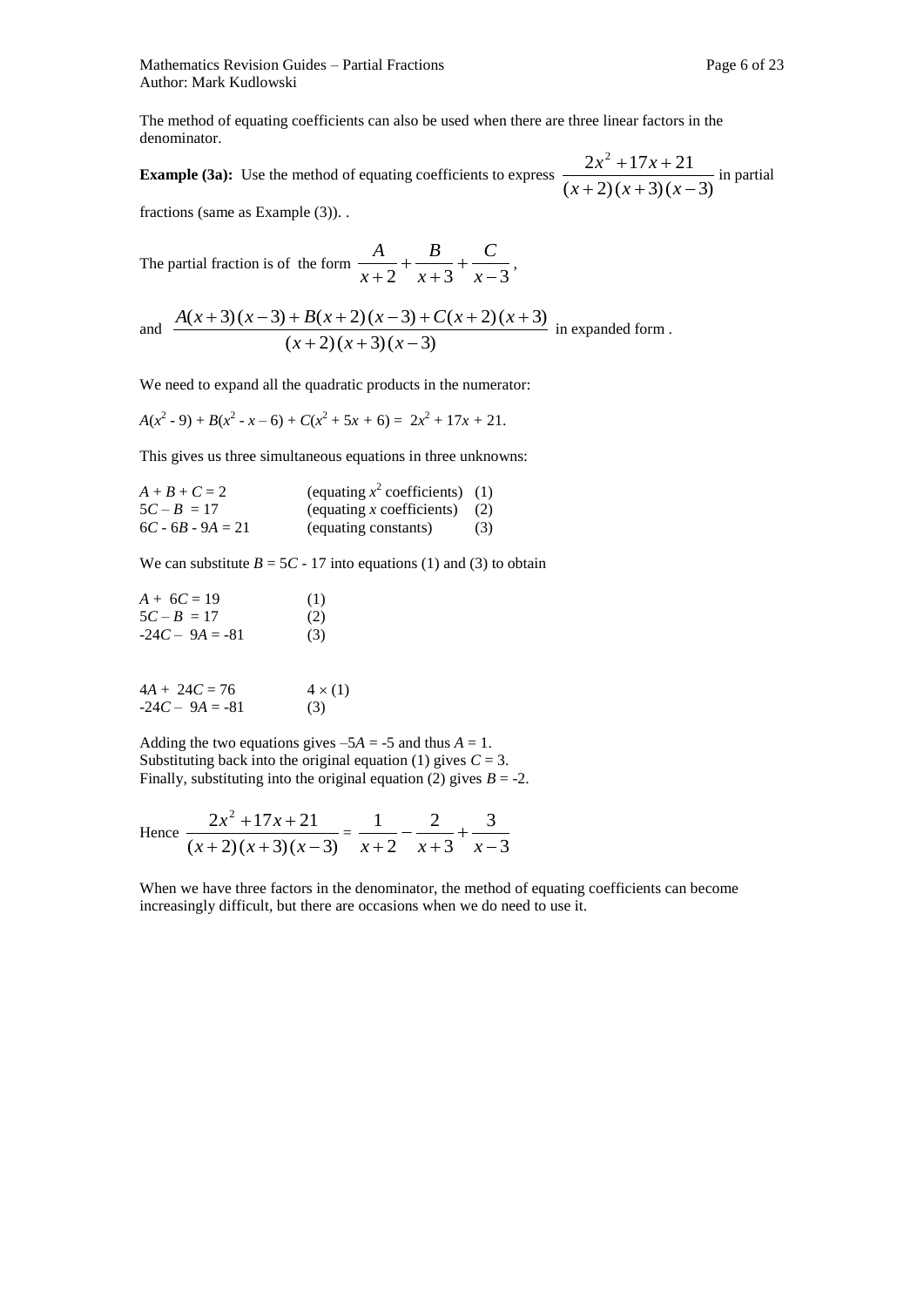**Example (4):** Express  $\frac{2x+2x+2}{x(x-2)(x+3)}$  $2x^2 - 5x - 18$  $(x+2)(x+$  $-5x$  $x(x-2)(x)$  $\frac{x^2 - 5x - 18}{x}$  in partial fractions.

The partial fraction will now be of the form  $\frac{1}{x} + \frac{2}{x-2} + \frac{3}{x+3}$  $\overline{+}$  $\overline{a}$  $^{+}$ *x C x B x*  $\frac{A}{A} + \frac{B}{A} + \frac{C}{A}$ 

#### **(Long working)**

The expanded partial fraction is now 
$$
\frac{A(x-2)(x+3) + Bx(x+3) + Cx(x-2)}{x(x-2)(x+3)}
$$
.  
The appropriate substitutions for x are 0, 2 and -3.

The appropriate substitutions for  $x$  are 0, 2 and  $-3$ .

When  $x = 0$ , only the term in *A* is non-zero, and thus  $2x^2 - 5x - 18 = A(x - 2)(x + 3)$  $\Rightarrow$   $-18 = A(-2)(3) \Rightarrow -6A = -18 \Rightarrow A = 3.$ 

When  $x = 2$ , only the term in *B* is non-zero, and thus  $2x^2 - 5x - 18 = Bx(x + 3)$  $\implies$  8 - 10 - 18 = *B*(2)(5)  $\implies$  10*B* = -20  $\implies$  *B* = -2.

When  $x = -3$ , only the term in *C* is non-zero, and thus  $2x^2 - 5x - 18 = Cx(x - 2)$  $\implies$  18 + 15 - 18 = *C*(-3)(-5)  $\implies$  15*C* = 15 and hence *C* = 1.

Hence 
$$
\frac{2x^2 - 5x - 18}{x(x-2)(x+3)} = \frac{3}{x} - \frac{2}{x-2} + \frac{1}{x+3}.
$$

#### **(Cover-up rule working)**

$$
\frac{2x^2 - 5x - 18}{(......)(x-2)(x+3)}
$$
 To find A, cover up x and substitute  $x = 0$  to give  

$$
A = \frac{-18}{(-2) \times 3}
$$
 or  $\frac{-18}{-6}$  or 3.

$$
\frac{2x^2 - 5x - 18}{x(\dots)(x + 3)}
$$
 To find *B*, cover up (*x* - 2) and substitute *x* = 2 to give  

$$
B = \frac{8-10-18}{2\times5}
$$
 or  $\frac{-20}{10}$  or -2.

$$
\frac{2x^2 - 5x - 18}{x(x - 2)(\dots)}
$$
 To find *A*, cover up (*x* + 3) and substitute *x* = -3 to give  

$$
C = \frac{18+15-18}{(-3)\times(-5)}
$$
 or  $\frac{15}{15}$  or 1.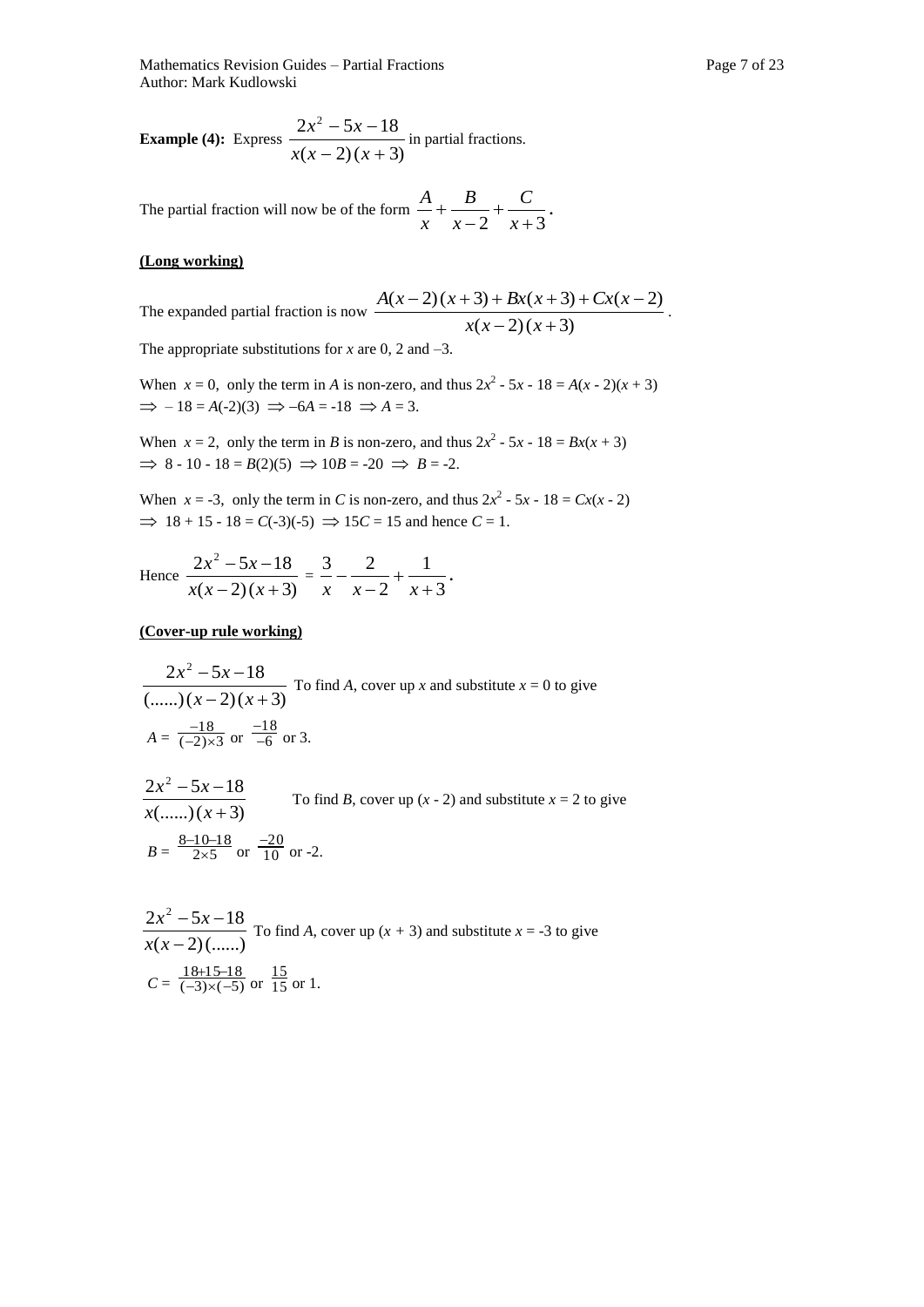Mathematics Revision Guides – Partial Fractions **Page 8** of 23 Author: Mark Kudlowski

**Example (4a):** Express  $\frac{2x+2x+2}{x(x-2)(x+3)}$  $2x^2 - 5x - 18$  $(x+2)(x+$  $-5x$  $x(x-2)(x)$  $\frac{x^2 - 5x - 18}{x^2 - 5x - 18}$  in partial fractions, using the method of equating

coefficients.

The partial fraction will take the form  $\frac{x}{x} + \frac{y}{x-2} + \frac{z}{x+3}$  $\overline{+}$  $\overline{a}$  $^{+}$ *x C x B x*  $\frac{A}{A} + \frac{B}{A} + \frac{C}{A}$ 

Expanding gives 
$$
\frac{A(x-2)(x+3) + Bx(x+3) + Cx(x-2)}{x(x-2)(x+3)}
$$
, giving a numerator of

 $A(x^2 - x - 6) + B(x^2 + 3x) + C(x^2 - 2x) = 2x^2 - 5x - 18.$ 

The resulting simultaneous equations are as follows:

| $A + B + C = 2$     | (equating $x^2$ coefficients) (1) |     |
|---------------------|-----------------------------------|-----|
| $-A + 3B - 2C = -5$ | (equating x coefficients) $(2)$   |     |
| $-6A = -18$         | (equating constants)              | (3) |

Note how equation (3) has turned out easy to solve – we can see at once that  $A = 3$ .

Substituting  $A = 3$  into equations (1) and (2), we obtain

| $B + C = -1$   | (1)          |
|----------------|--------------|
| $3B - 2C = -8$ | (2)          |
| $3B + 3C = -3$ | $3\times(1)$ |
| $3B - 2C = -8$ | (2)          |

Subtraction gives  $5C = 5$ , and thus  $C = 1$ ; substitution in (2) gives  $B = -2$ .

Hence 
$$
\frac{2x^2 - 5x - 18}{x(x-2)(x+3)} = \frac{3}{x} - \frac{2}{x-2} + \frac{1}{x+3}.
$$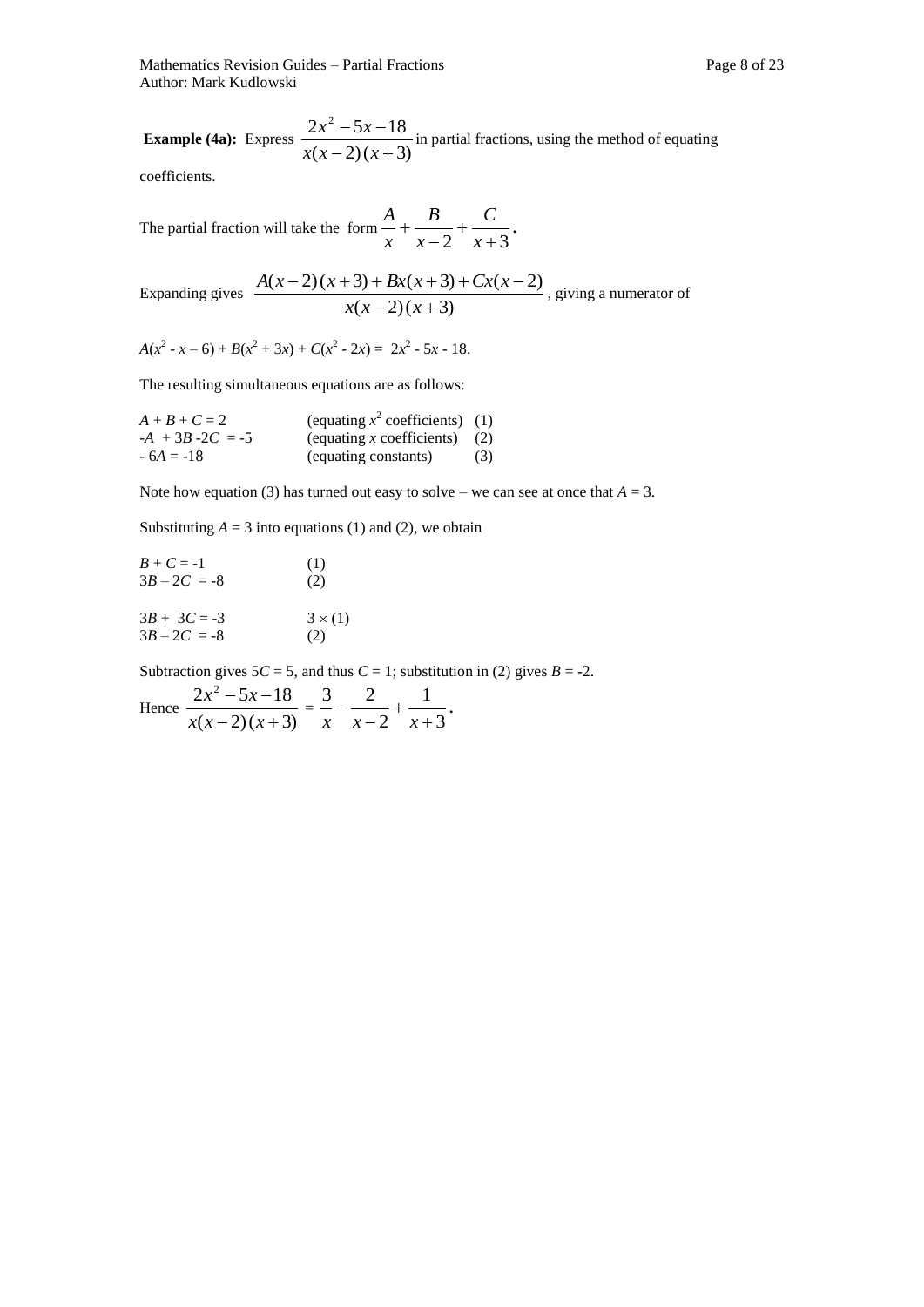**Example (5):** Express 
$$
\frac{37x-81}{(x-3)(x+7)(2x-3)}
$$
 in partial fractions.

(Copyright OUP, *Understanding Pure Mathematics*, Sadler & Thorning, ISBN 9780199142590, Exercise 18A, Q.31 )

The resulting partial fraction will be of the form  $\frac{1}{x-3} + \frac{2}{x+7} + \frac{3}{2x-3}$  $^{+}$  $^{+}$  $\overline{+}$  $-3 \quad x+7 \quad 2x$ *C x B x*  $\frac{A}{\cdot} + \frac{B}{\cdot} + \frac{C}{\cdot}$ 

#### **(Long working)**

The expanded partial fraction is 
$$
\frac{A(x+7)(2x-3) + B(x-3)(2x-3) + C(x-3)(x+7)}{(x-3)(x+7)(2x-3)}
$$
.

The appropriate substitutions for *x* this time are 3, -7 and  $\frac{3}{2}$ . The fractional substitution is a little more messy than the others !

When  $x = 3$ , only the term in *A* is non-zero, and thus  $37x - 81 = A(x + 7)(2x - 3)$  $\Rightarrow$  111 – 81 = *A*(10)(3)  $\Rightarrow$  30*A* = 30  $\Rightarrow$  *A* = 1.

When  $x = -7$ , only the term in *B* is non-zero, and thus  $37x - 81 = B(x-3)(2x-3)$  $\Rightarrow$  -259 - 81 = *B*(-10)(-17)  $\Rightarrow$  170*B* = -340  $\Rightarrow$  *B* = -2.

When  $x = \frac{3}{2}$ , only the term in *C* is non-zero, and thus  $37x - 81 = C(x-3)(x+7)$ 

 $\Rightarrow$   $\frac{111}{2} - 81 = C(\frac{-3}{2})(\frac{17}{2})$  $\implies$  222 – 324 = *C*(-3)(17) (multiplying both sides by 4 to get rid of the fractions)

$$
\Rightarrow -51C = -102 \Rightarrow C = 2.
$$

Hence 
$$
\frac{37x-81}{(x-3)(x+7)(2x-3)} = \frac{1}{x-3} - \frac{2}{x+7} + \frac{2}{2x-3}.
$$

#### **(Cover-up rule working)**

$$
\frac{37x-81}{(......)(x+7)(2x-3)}
$$
 To find *A*, cover up (*x* - 3) and substitute *x* = 3 to give  

$$
A = \frac{11+81}{10\times3}
$$
 or  $\frac{30}{30}$  or 1.

$$
\frac{37x-81}{(x-3)(\dots)(2x-3)}
$$
 To find *B*, cover up  $(x + 7)$  and substitute  $x = -7$  to give  

$$
B = \frac{(-259)-81}{(-10)\times(-17)}
$$
 or  $\frac{-340}{170}$  or -2.

$$
\frac{37x-81}{(x-3)(x+7)(......)}
$$
 To find *C*, cover up (2*x*-3) and substitute  $x = \frac{3}{2}$  (a bit messy!) to give

$$
A = \frac{\frac{(111)}{2} - 81}{(-\frac{3}{2}) \times (\frac{17}{2})} \text{ or } \frac{222 - 324}{(-3) \times 17} \text{ or } \frac{-102}{-51} \text{ or } 2.
$$

(Again we have multiplied top and bottom by 4 to get rid of the awkward fractions.)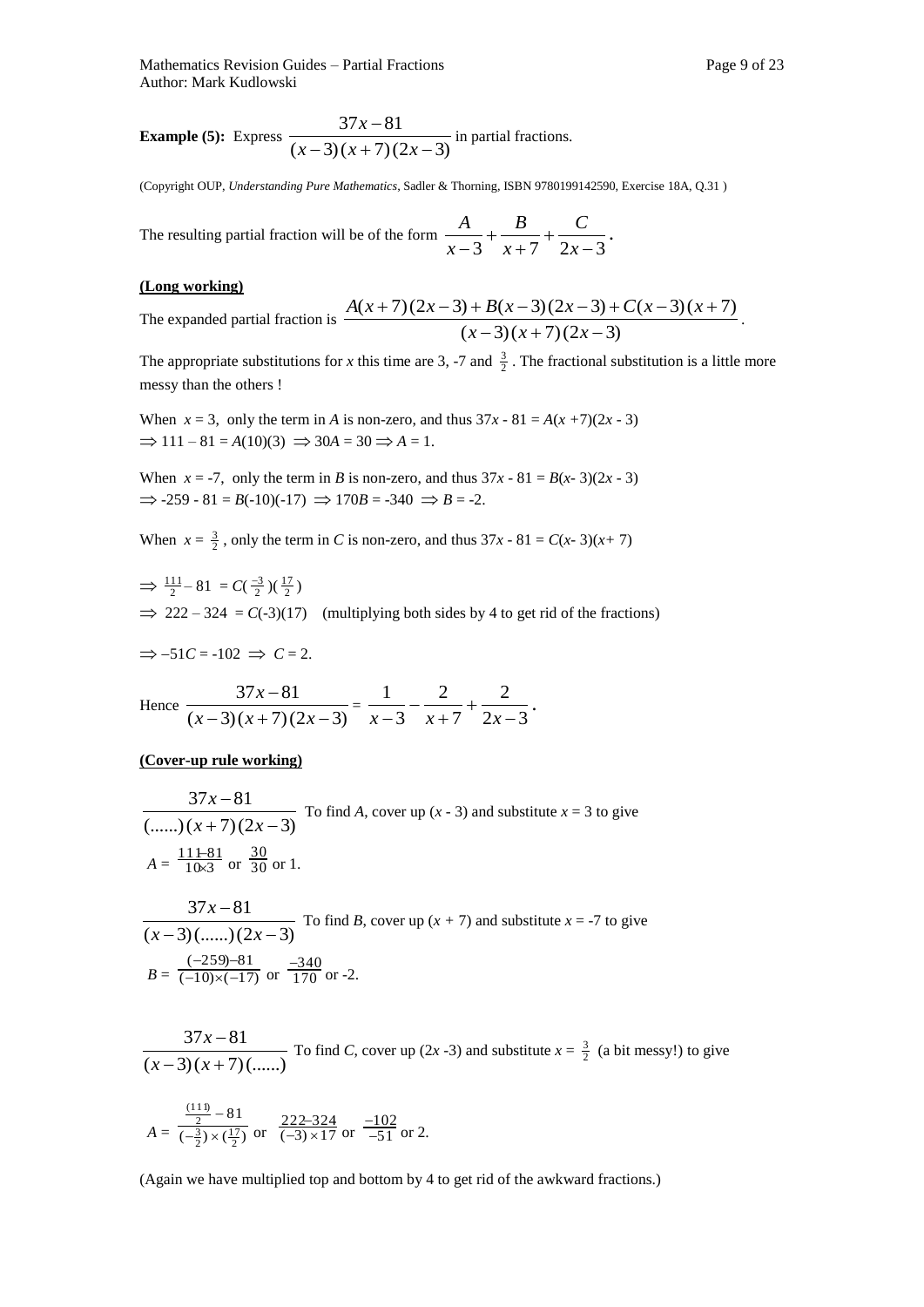The partial fraction will take the form  $\frac{1}{x-3} + \frac{2}{x+7} + \frac{3}{2x-3}$  $\overline{+}$  $^{+}$  $\overline{+}$  $-3x+7$  2x *C x B x*  $\frac{A}{\sqrt{A}} + \frac{B}{\sqrt{B}} + \frac{C}{\sqrt{C}}$ , expanding to

$$
\frac{A(x+7)(2x-3)+B(x-3)(2x-3)+C(x-3)(x+7)}{(x-3)(x+7)(2x-3)}
$$
, and giving a numerator of

 $A(2x^2 + 11x - 21) + B(2x^2 - 9x + 9) + C(x^2 + 4x - 21) = 37x - 81.$ 

The following simultaneous equations result:

| $2A + 2B + C = 0$      | (equating $x^2$ coefficients) (1) |     |
|------------------------|-----------------------------------|-----|
| $11A - 9B + 4C = 37$   | (equating x coefficients) $(2)$   |     |
| $9B - 21A - 21C = -81$ | (equating constants)              | (3) |

We can rewrite equation (1) by expressing  $C$  as  $-2(A + B)$ , and then substituting in the other two equations.

 $11A - 9B - 8(A + B) = 37 \implies 3A - 17B = 37$  (2)  $9B - 21A + 42(A + B) = -81 \implies 21A + 51B = -81$  (3)  $9A - 51B = 111$   $3 \times (2)$ 

 $21A + 51B = -81$  (3)

Adding the above gives  $30A = 30$  and hence  $A = 1$ Substituting in (2) gives  $3 - 17B = 37 \implies -17B = 34$  and  $B = -2$ . Substituting in (1) gives  $2 - 4 + C = 0 \implies C = 2$ .

Hence 
$$
\frac{37x-81}{(x-3)(x+7)(2x-3)} = \frac{1}{x-3} - \frac{2}{x+7} + \frac{2}{2x-3}.
$$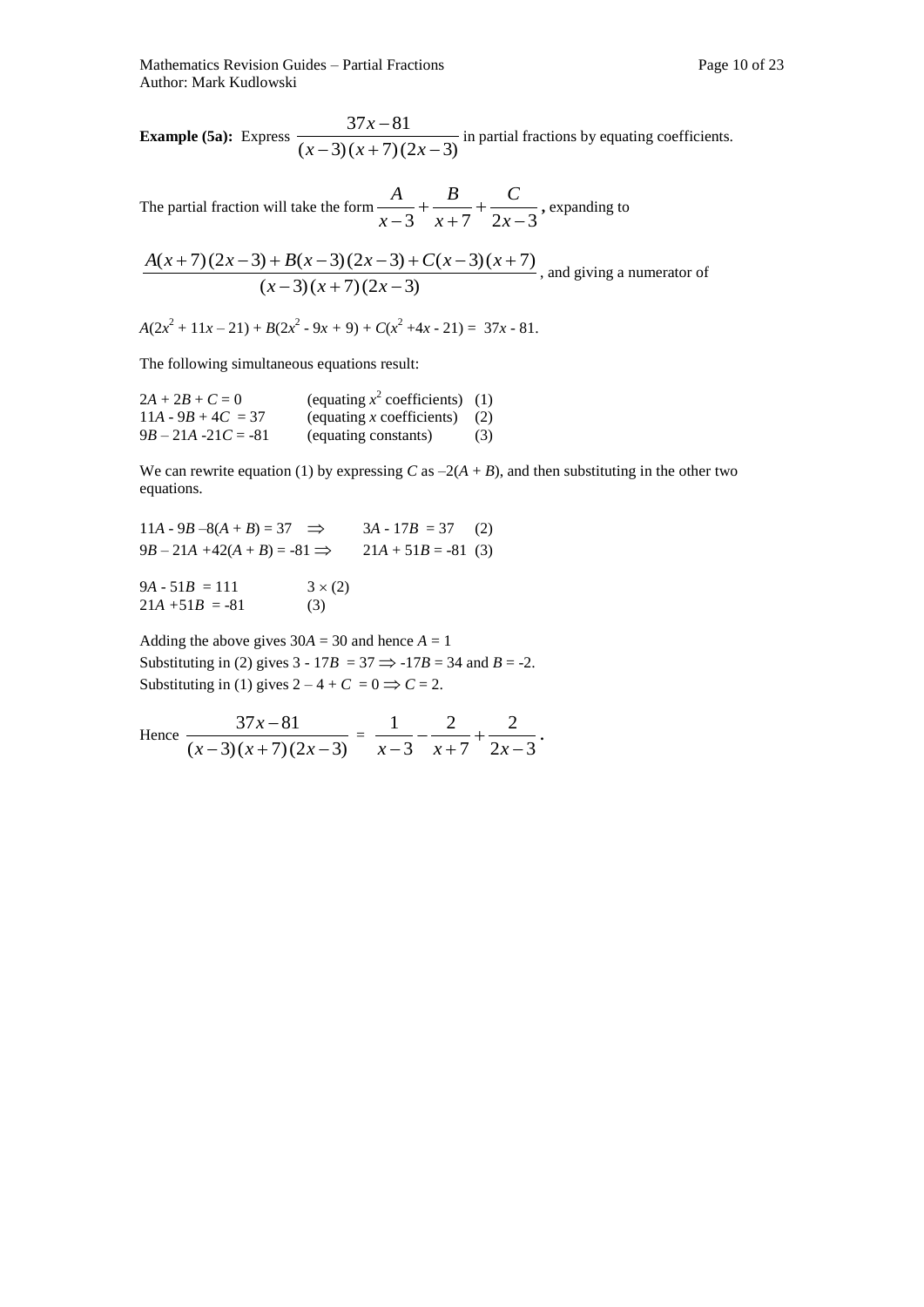#### **Three linear factors in the denominator, but with one repeated pair.**

The method here is again slightly different: here we have to use a combination of substitution and equating coefficients.

**Example(6):** Express 
$$
\frac{3x^2 + 2}{x(x-1)^2}
$$
 in partial fractions.

(Copyright OUP, *Understanding Pure Mathematics*, Sadler & Thorning, ISBN 9780199142590, Exercise 18A, Q.15)

Note that the factor  $(x - 1)$  is repeated here. The required partial fraction will be of the form

$$
\frac{A}{x} + \frac{B}{x-1} + \frac{C}{(x-1)^2}
$$
. Both  $(x-1)$  and its square are included in the denominators.

**The cover-up rule should not be used here**, because it may lead the student to think that the solution is of the form

 $(x-1)^2$  $^{+}$ *x B x*  $\frac{A}{A}$  +  $\frac{B}{A}$ , thus missing out the term with (*x* - 1) in the denominator.

#### **(Substitution working)**

The expanded partial fraction is now  $\frac{2\pi (x-2) - 2}{x(x-1)^2}$ 2  $(x-1)$  $(x-1)^2 + B(x)(x-1) + C(x)$  $\overline{a}$  $(-1)^{2} + B(x)(x-1) +$ *x x*  $\frac{A(x-1)^2 + B(x)(x-1) + C(x)}{x^2}$ .

We have used the L.C.M. of the denominators here, namely  $x(x-1)^2$ , and not  $x(x-1)(x-1)^2$ .

We first carry out two substitutions for *x*, i.e. 0 and 1.

When  $x = 0$ , the terms in *B* and *C* both become zero, and thus  $3x^2 + 2 = A(x - 1)^2$  $\Rightarrow$  0 + 2 = A(-1)<sup>2</sup>  $\Rightarrow$  A = 2.

When  $x = 1$ , the terms in *A* and *B* both become zero, and thus  $3x^2 + 2 = Cx$  $\Rightarrow$  3 + 2 =  $C(1)$   $\Rightarrow$   $C = 5$ .

Note that we have not been able to find *B* at this stage.

#### **Final step – finding** *B* **by equating coefficients .**

The best option is to equate the coefficients of  $x^2$ , since the term in *B* has no constant, and equating *x*terms looks more messy.

Looking at the expanded form  $\frac{2\pi (x-2) + 2\pi (x)}{x(x-1)^2}$ 2  $(x-1)$  $(x-1)^2 + B(x)(x-1) + C(x)$  $\overline{a}$  $(-1)^{2} + B(x)(x-1) +$ *x x*  $\frac{A(x-1)^2 + B(x)(x-1) + C(x)}{B(x-1)^2}$ , we can equate the coefficients of  $x^2$  to give  $A + B = 3$ , and since  $A = 2$ ,  $B = 1$ .

Hence 
$$
\frac{3x^2+2}{x(x-1)^2} = \frac{2}{x} + \frac{1}{x-1} + \frac{5}{(x-1)^2}.
$$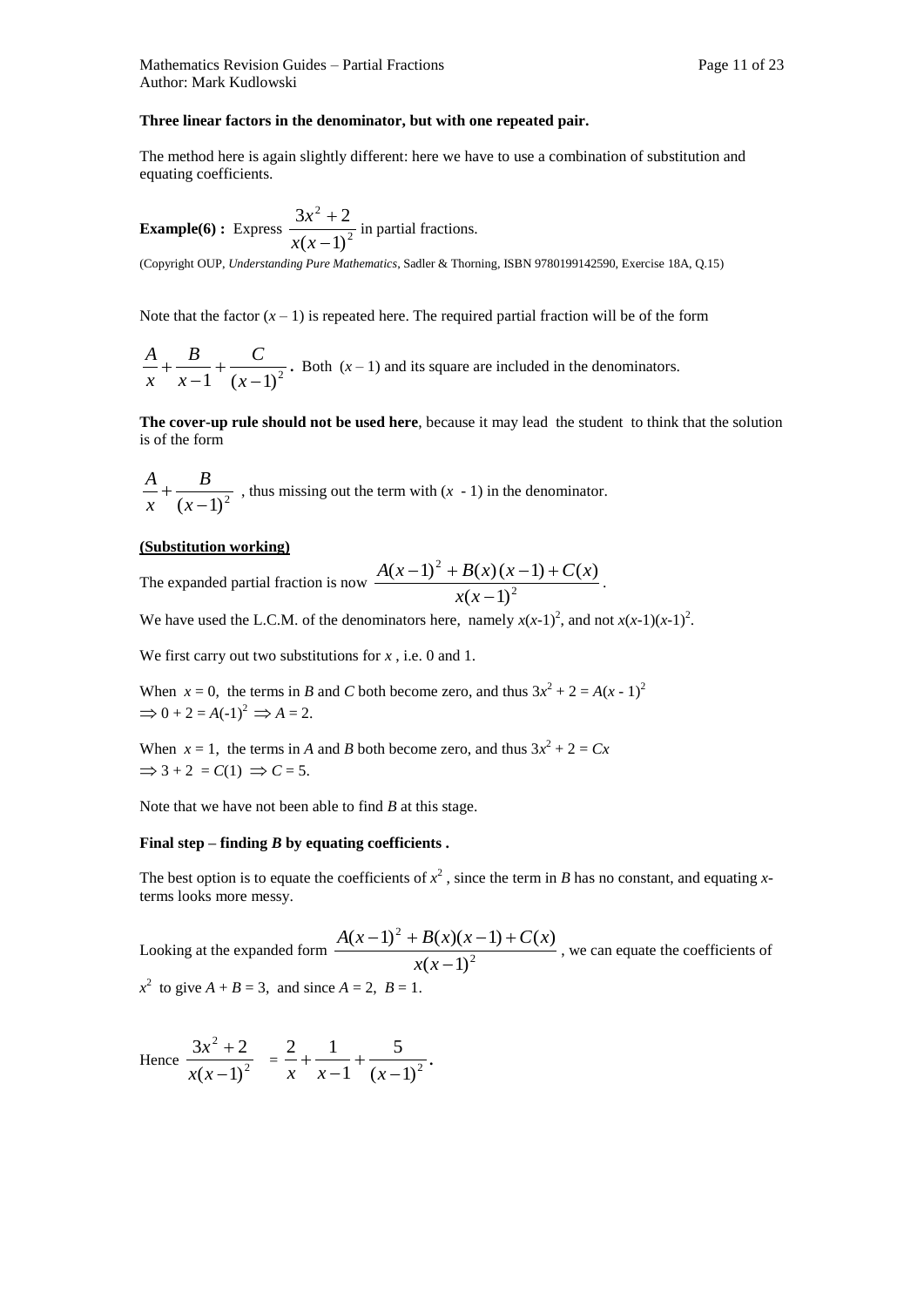Mathematics Revision Guides – Partial Fractions Page 12 of 23 Author: Mark Kudlowski

**Example(6a)**: Express  $\frac{2x+2}{x(x-1)^2}$ 2  $(x-1)$  $3x^2 + 2$  $\overline{a}$  $^{+}$ *x x*  $\frac{x^2+2}{x^2-2}$  in partial fractions using the method of equating coefficients

throughout.

Note that the factor  $(x - 1)$  is repeated here. The required partial fraction will be of the form

 $1 (x-1)^2$  $\ddot{}$  $\overline{a}$  $\ddot{}$ *x C x B x*  $\frac{A}{A} + \frac{B}{A} + \frac{C}{A}$ . Both  $(x-1)$  and its square are included in the denominators.

The expanded partial fraction is 
$$
\frac{A(x-1)^2 + B(x)(x-1) + C(x)}{x(x-1)^2}
$$
.

We have used the L.C.M. of the denominators here, namely  $x(x-1)^2$ , and not  $x(x-1)(x-1)^2$ .

Thus, 
$$
A(x^2 - 2x + 1) + B(x^2 - x) + Cx = 3x^2 + 2
$$
.

The following simultaneous equations result:

| $A + B = 3$       | (equating $x^2$ coefficients) (1) |     |
|-------------------|-----------------------------------|-----|
| $-2A - B + C = 0$ | (equating x coefficients) $(2)$   |     |
| $A = 2$           | (equating constants)              | (3) |

From the above, we can deduce  $B = 1$  and  $(-4 - 1 + C) = 0$  and thus  $C = 5$ .

Hence 
$$
\frac{3x^2+2}{x(x-1)^2} = \frac{2}{x} + \frac{1}{x-1} + \frac{5}{(x-1)^2}.
$$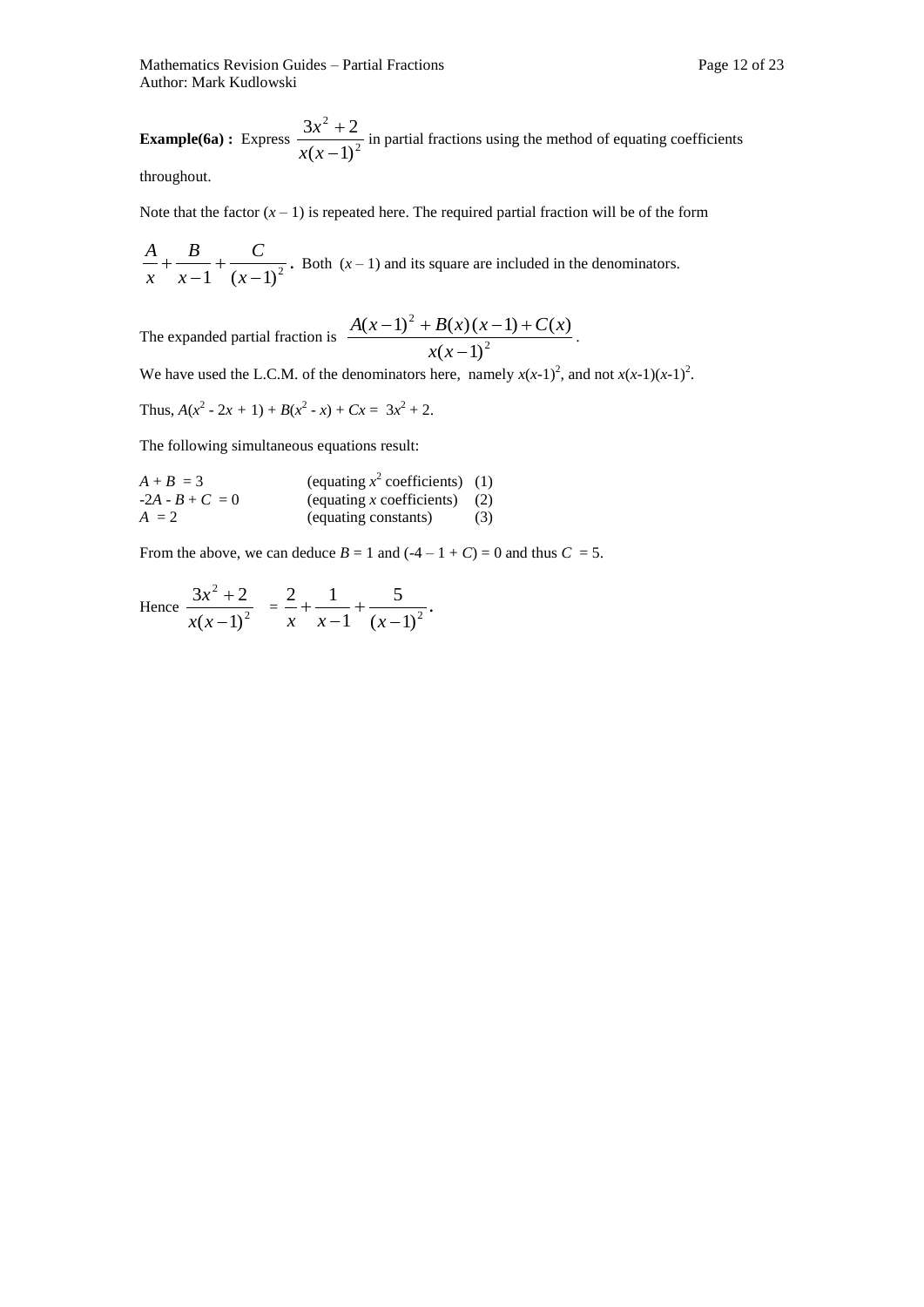Mathematics Revision Guides – Partial Fractions **Page 13 of 23** Page 13 of 23 Author: Mark Kudlowski

**Example(7):** Express 
$$
\frac{4x+5}{(x-1)(x+2)^2}
$$
 in partial fractions.

The required partial fraction will be of the form

$$
\frac{A}{x-1} + \frac{B}{x+2} + \frac{C}{(x+2)^2}
$$
. Both  $(x+2)$  and its square are included in the denominators.

#### **(Substitution working)**

Expanding the partial fraction we have

$$
\frac{A(x+2)^{2}+B(x-1)(x+2)+C(x-1)}{(x-1)(x+2)^{2}}.
$$

Substitute values of 1 and -2 for *x* here.

When  $x = 1$ , the terms in *B* and *C* both become zero, and thus  $4x + 5 = A(x + 2)^2$  $\Rightarrow$  4 + 5 =  $A(3^2)$   $\Rightarrow$  9 $A = 9 \Rightarrow A = 1$ .

When  $x = -2$ , the terms in *A* and *B* both become zero, and thus  $4x + 5 = C(x-1)$  $\Rightarrow$  -8 + 5 = (-2-1)*C*  $\Rightarrow$  -3 = -3*C*  $\Rightarrow$  *C* = 1.

#### **Final step – finding** *B* **by equating the coefficients of**  $x^2$ **.**

We still need to find *B*.

Looking at the expanded form 
$$
\frac{A(x+2)^2 + B(x-1)(x+2) + C(x-1)}{(x-1)(x+2)^2}
$$
, we can equate the

coefficients of  $x^2$  to give  $A + B = 0$ , and since  $A = 1$ ,  $B = -1$ . (The numerator of the top line,  $4x + 5$ , has no term in  $x^2$  and thus its coefficient is 0.)

Therefore 
$$
\frac{4x+5}{(x-1)(x+2)^2} = \frac{1}{x-1} - \frac{1}{x+2} + \frac{1}{(x+2)^2}
$$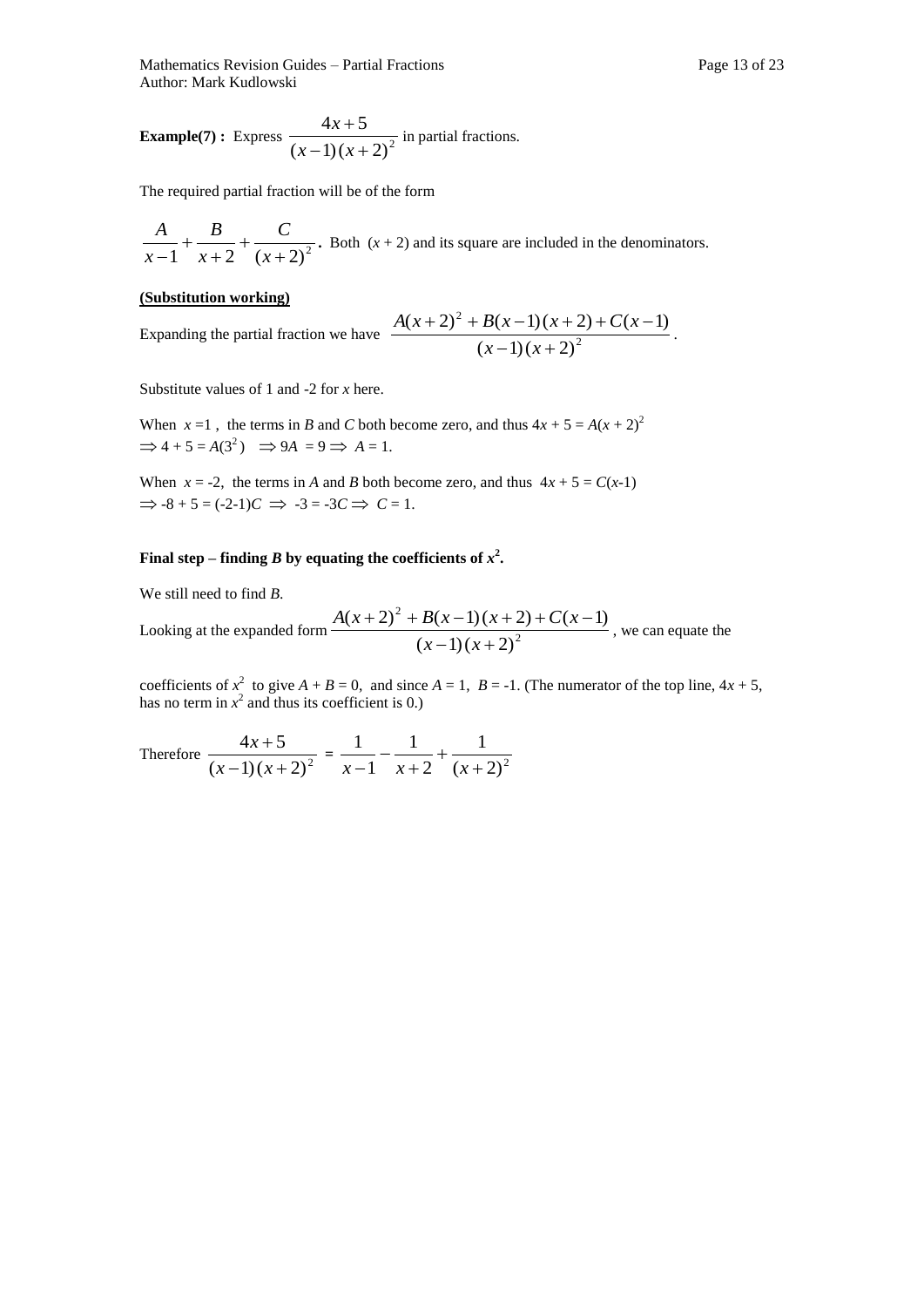Mathematics Revision Guides – Partial Fractions Page 14 of 23 Author: Mark Kudlowski

**Example(7a)**: Express  $\frac{12x+2}{(x-1)(x+2)^2}$  $4x + 5$  $-1(x+$  $\overline{+}$  $(x-1)(x)$  $\frac{x+5}{x^2}$  in partial fractions, using the method of equating coefficients throughout.

The required partial fraction will be of the form

 $1 \, x + 2 \, (x + 2)^2$  $\ddot{}$  $\ddot{}$  $\ddot{}$  $-1$   $x+2$   $(x)$ *C x B x*  $\frac{A}{A}$  +  $\frac{B}{A}$  +  $\frac{C}{A}$ . Both (*x* + 2) and its square are included in the denominators.

Expanding the partial fraction we have  $\frac{2\pi (x+2)(x+2)(x+2)}{(x-1)(x+2)^2}$ 

$$
\frac{A(x+2)^{2}+B(x-1)(x+2)+C(x-1)}{(x-1)(x+2)^{2}}.
$$

Thus,  $A(x^2 + 4x + 4) + B(x^2 + x - 2) + C(x-1) = 4x + 5$ .

The following simultaneous equations result:

| $A + B = 0$       | (equating $x^2$ coefficients) (1) |     |
|-------------------|-----------------------------------|-----|
| $4A + B + C = 4$  | (equating x coefficients) $(2)$   |     |
| $4A - 2B - C = 5$ | (equating constants)              | (3) |

From Equation (1) we can substitute  $-A$  for *B* in Equations 2 and 3.

| $3A + C = 4$ | (equating x coefficients) $(2)$ |     |
|--------------|---------------------------------|-----|
| $6A - C = 5$ | (equating constants)            | (3) |

Adding gives  $9A = 9$  and hence  $A = 1$  and  $B = -1$ . Substituting in Eqn.2 gives  $3 + C = 4$  and hence  $C = 1$ .

From the above, we can deduce  $B = 1$  and  $(-4 - 1 + C) = 0$  and thus  $C = 5$ .

Therefore 
$$
\frac{4x+5}{(x-1)(x+2)^2} = \frac{1}{x-1} - \frac{1}{x+2} + \frac{1}{(x+2)^2}
$$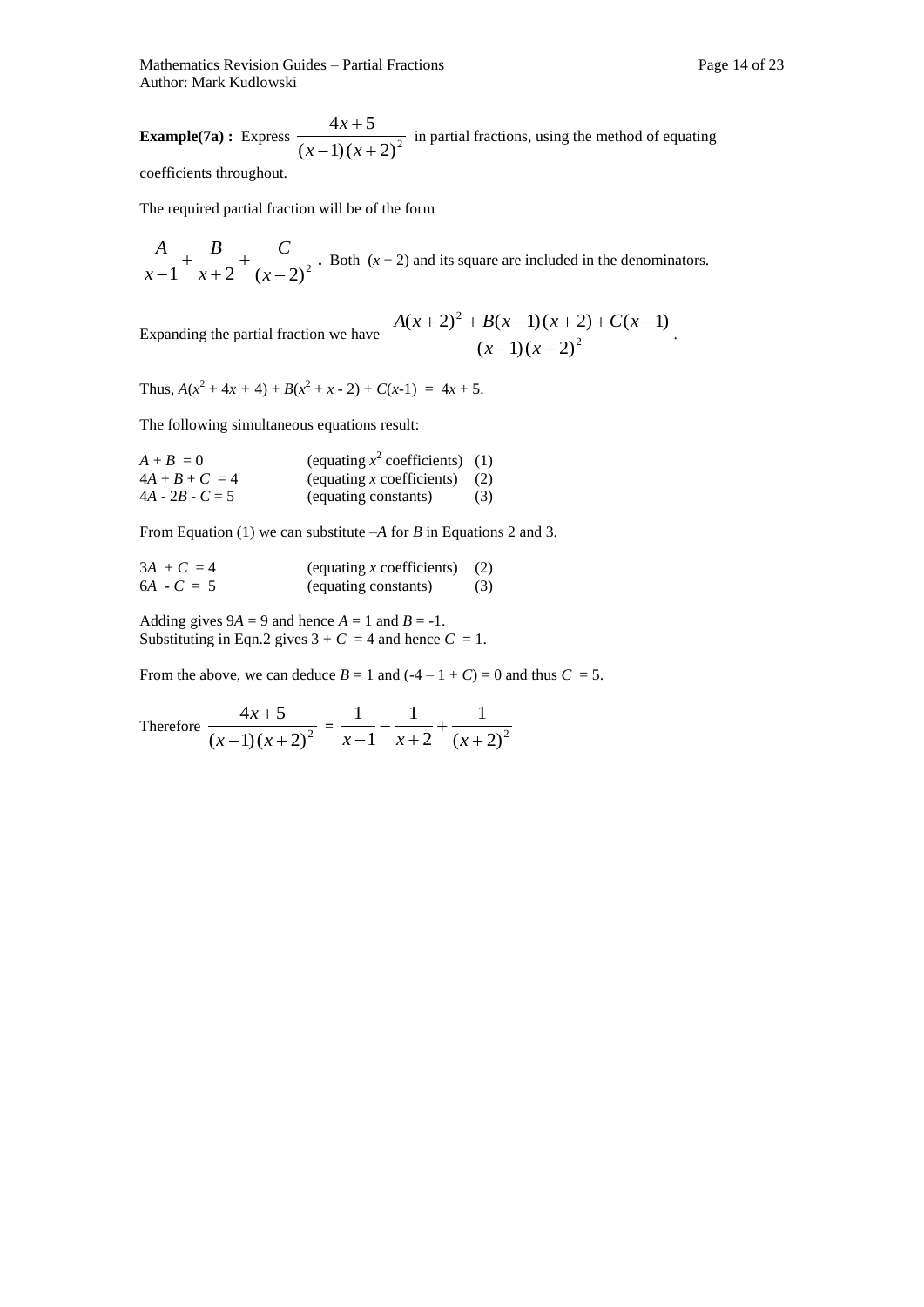Mathematics Revision Guides – Partial Fractions Page 15 of 23 Author: Mark Kudlowski

**Example(8)**: Express  $\frac{2x}{(x-4)^2(2x-3)}$  $5x^2 - 6x - 21$ 2 2  $(-4)^{2}(2x -6x (x-4)^2(2x)$  $\frac{x^2 - 6x - 21}{x^2 - 6x - 21}$  in partial fractions.

(Copyright OUP, *Understanding Pure Mathematics*, Sadler & Thorning, ISBN 9780199142590, Exercise 18A, Q.18 )

The required partial fraction will be of the form  $\frac{1}{2x-3} + \frac{2}{x-4} + \frac{2}{(x-4)^2}$  $\overline{+}$  $\overline{a}$  $\overline{+}$  $-3$   $x-4$   $(x)$ *C x B x*  $\frac{A}{\cdot} + \frac{B}{\cdot} + \frac{C}{\cdot}$ 

Both  $(x - 4)$  and its square are included in the denominators.

#### **(Substitution working)**

The expanded partial fraction is now  $\frac{2\pi (x-2)(x-4)}{(2x-3)(x-4)^2}$ 2  $(2x-3)(x-4)$  $(x-4)^2 + B(2x-3)(x-4) + C(2x-3)$  $(-3)(x (-4)^{2} + B(2x-3)(x-4) + C(2x (x-3)(x)$  $A(x-4)^2 + B(2x-3)(x-4) + C(2x-3)$ . Again, there are messy fractions involved here  $-$  take care

Substitute values of  $\frac{3}{2}$  and 4 for *x* here.

When  $x = \frac{3}{2}$ , the terms in *B* and *C* both become zero, and thus  $5x^2 - 6x - 21 = A(x - 4)^2$  $\Rightarrow \frac{45}{4} - 9 - 21 = A(\frac{3}{2} - 4)^2 \Rightarrow (-\frac{75}{4}) = A(-\frac{5}{2})^2 \Rightarrow (-\frac{75}{4}) = A(\frac{25}{4})$ 

 $\Rightarrow$  *A* = -3.

When  $x = 4$ , the terms in *A* and *B* both become zero, and thus  $5x^2 - 6x - 21 = C(2x-3)$  $\Rightarrow$  80 –24 - 21 = (8-3)*C*  $\Rightarrow$  35 = 5*C*  $\Rightarrow$  *C* = 7.

#### **Final step – finding** *B* **by equating the coefficients of**  $x^2$ **.**

We still need to find *B*.

Looking at the expanded form 
$$
\frac{A(x-4)^2 + B(2x-3)(x-4) + C(2x-3)}{(2x-3)(x-4)^2}
$$
, we can equate the

coefficients of  $x^2$  to give  $A + 2B = 5$ , and since  $A = -3$ ,  $B = 4$ .

Hence 
$$
\frac{5x^2 - 6x - 21}{(x - 4)^2 (2x - 3)} = \frac{-3}{2x - 3} + \frac{4}{x - 4} + \frac{7}{(x - 4)^2}.
$$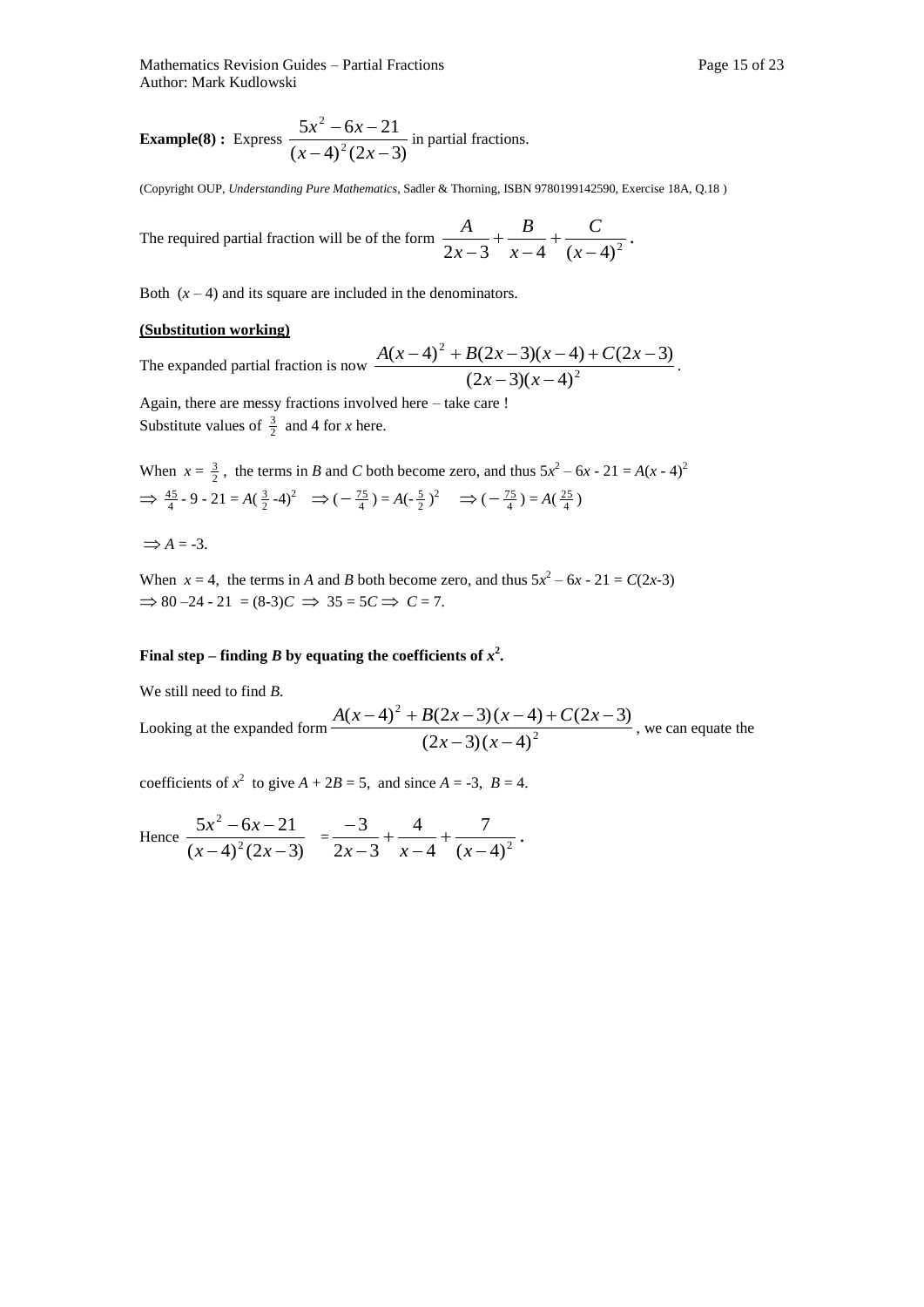Mathematics Revision Guides – Partial Fractions **Page 16** of 23 Author: Mark Kudlowski

**Example(8a)**: Express  $\frac{6x-2x}{(x-4)^2(2x-3)}$  $5x^2 - 6x - 21$ 2 2  $(-4)^{2}(2x -6x (x-4)^2(2x)$  $\frac{x^2 - 6x - 21}{x^2 - 6x - 2}$  in partial fractions, using the method of equating

coefficients throughout.

The required partial fraction will be of the form  $\frac{1}{2x-3} + \frac{1}{x-4} + \frac{1}{(x-4)^2}$  $\overline{+}$  $\overline{a}$  $^{+}$  $-3$   $x-4$   $(x)$ *C x B x*  $\frac{A}{\cdot} + \frac{B}{\cdot} + \frac{C}{\cdot}$ 

The expanded partial fraction is now 
$$
\frac{A(x-4)^2 + B(2x-3)(x-4) + C(2x-3)}{(2x-3)(x-4)^2}
$$
.

Thus,  $A(x^2 - 8x + 16) + B(2x^2 - 11x + 12) + C(2x - 3) = 5x^2 - 6x - 21$ .

The following simultaneous equations result:

| $A + 2B = 5$           | (equating $x^2$ coefficients) (1) |     |
|------------------------|-----------------------------------|-----|
| $-8A - 11B + 2C = -6$  | (equating x coefficients) $(2)$   |     |
| $16A + 12B - 3C = -21$ | (equating constants)              | (3) |

The equations are more messy than in the last one, but we can substitute  $5 - 2B$  for *A* in Equations 2 and 3.

 $-8(5-2B) - 11B + 2C = -6$  $\Rightarrow$  0+ 16*B* – 11*B* + 2*C* = -6  $\Rightarrow -40 + 5B + 2C = -6$  $\Rightarrow$  5*B* + 2*C* = 34 (2)

 $16(5 - 2B) + 12B - 3C = -21$  $\implies$  80 – 32*B* + 12*B* -3*C* = -21  $\implies$  80 – 20*B* - 3*C* = -21  $\implies$  - 20*B* - 3*C* = -101 (3)

Quadrupling Eqn. (2) gives

 $20B + 8C = 136$  $-20B - 3C = -101$ 

Adding the two equations gives  $5C = 35$  and hence  $C = 7$ . Substituting in  $20B + 8C = 136$  gives  $20B = 80$  and hence  $B = 4$ . Finally, recalling  $A = 5 - 2B$  gives  $A = -3$ .

Hence 
$$
\frac{5x^2 - 6x - 21}{(x - 4)^2 (2x - 3)} = \frac{-3}{2x - 3} + \frac{4}{x - 4} + \frac{7}{(x - 4)^2}.
$$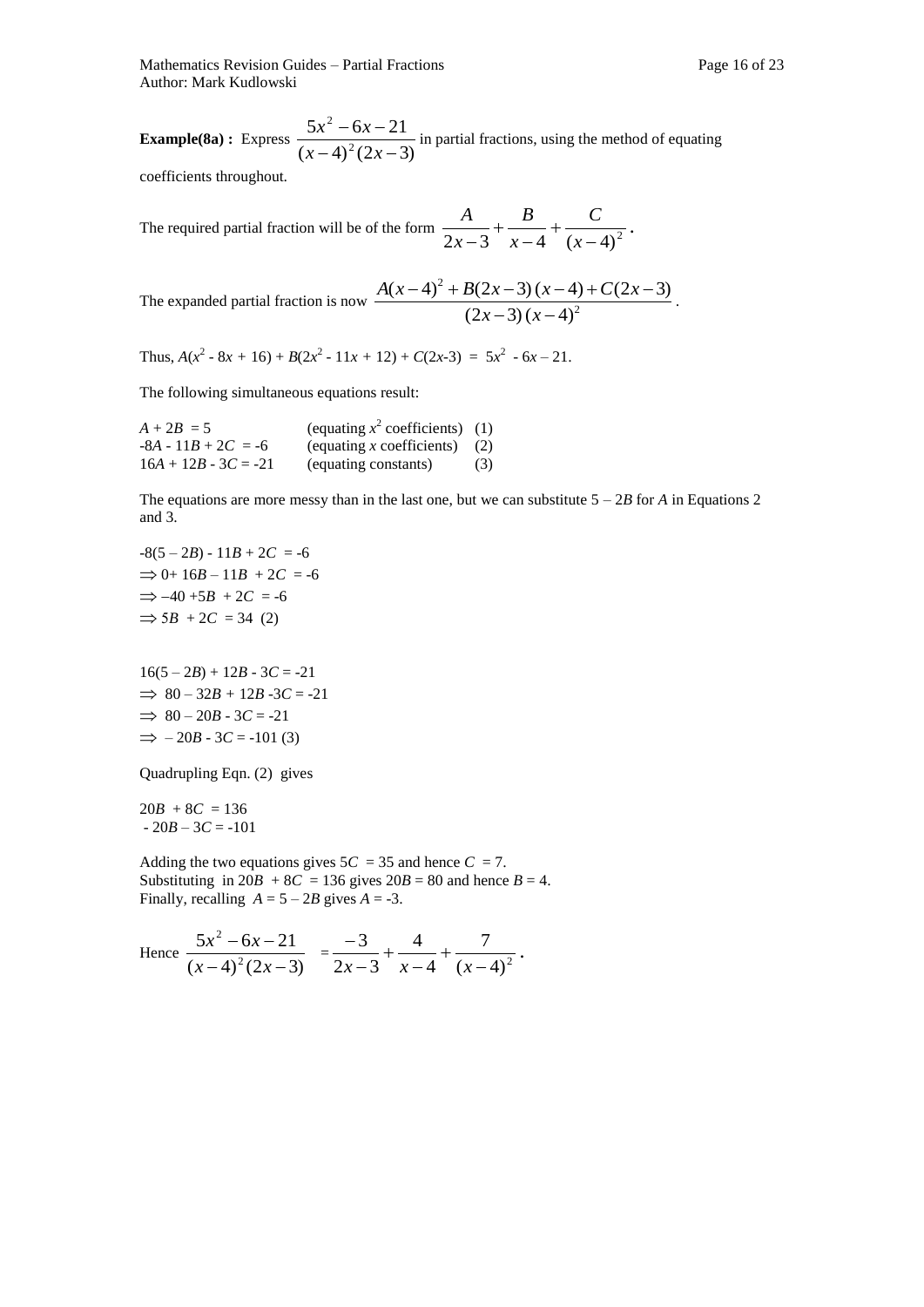#### **Improper Partial Fractions.**

The rational expression to be reduced into partial fractions must have the numerator of lower degree than the denominator. If this is not the case, we have an **improper** expression corresponding to a topheavy or improper fraction in arithmetic.

To convert an improper expression into the required form, we can either try factorising the numerator, or using long division.

**Example (9).** Express  $\frac{12x+12}{x^2-x-12}$  $4x^2 + x - 5$ 2 2  $- x + x$  $x^2 - x$  $\frac{x^2 + x - 5}{x^2 + x - 5}$  in partial fractions. Express the result in the form

$$
(Cx+D)\left(\frac{A}{x-4}+\frac{B}{x+3}\right).
$$

This is an improper expression because the degree of the numerator is not less than that of the denominator.

Substituting  $x=1$  in the numerator gives a value of 0, therefore  $(x - 1)$  is a factor of the numerator by the factor theorem.

The expression therefore factorises into  $(x-1)\frac{(x-2)(x-3)}{(x-4)(x+3)}$  $(x-1)$   $\frac{(4x+5)}{x+2}$  $(-4)(x +$  $(-1) \frac{(4x+1)}{x+1}$  $(x-4)(x)$  $(x-1)$   $\frac{(4x+5)}{(x-2)}$ , leaving the fractional part in the

correct form. The full working is given here in Example (2), and the solution is

$$
(x-1)\left(\frac{3}{x-4}+\frac{1}{x+3}\right).
$$

**Example (10).** Express  $\frac{W}{(x-2)(x-3)}$  $3x^2 - 11x + 9$  $(x-2)(x -11x +$  $(x-2)(x)$  $\frac{x^2-11x+9}{x^2}$  in partial fractions

The numerator in the expression cannot be simplified by factorisation , so we need to use long division. We must also expand the denominator to give  $\hat{x}^2$ - 5*x* + 6.

 $\frac{3}{2}$  (Quotient)  $x^2 - 5x + 6$  3*x*  $3x^2$  -15*x* +18 **4***x* **-9** (Remainder)

The quotient is  $3 + \frac{\ldots}{(x-2)(x-3)}$  $3 + \frac{4x-9}{2}$  $(x-2)(x +\frac{4x-}{x}$  $(x-2)(x)$  $x - 9$ , again leaving the fractional part in the correct form. The working is also identical to that in Example (1).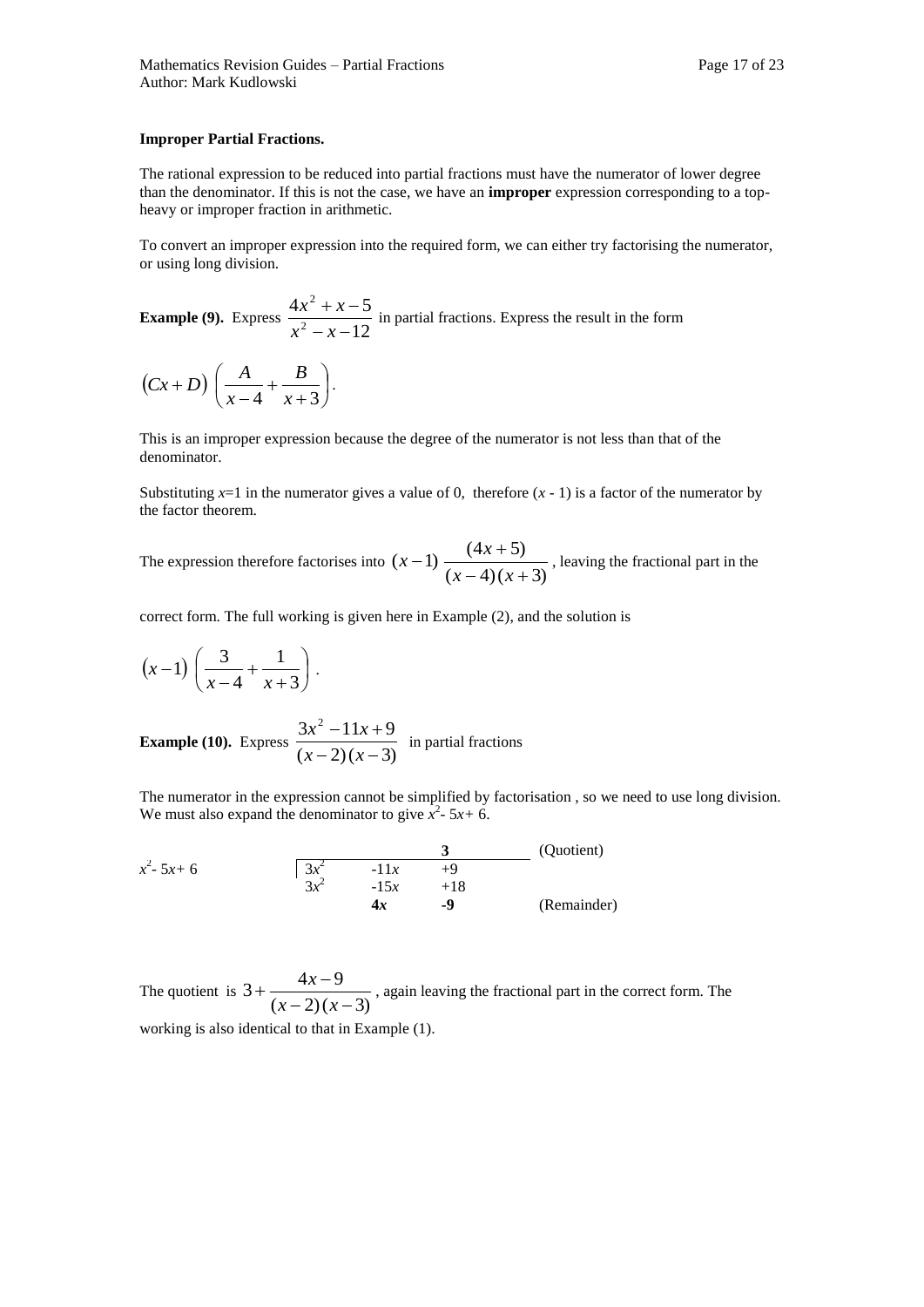Occasionally, the following cases turn up in exams, depending on the board and syllabus:

- One linear factor and one quadratic factor that cannot be factorised
- Two factors in the denominator, but repeated.
- Three linear factors in the denominator, all repeated.

The cover-up rule should not be used in any of those cases.

#### **One linear factor and one quadratic factor that cannot be factorised**

**Example (11):** Express 
$$
\frac{5x^2 - 2x - 1}{(x+1)(x^2 + 1)}
$$
 in partial fractions.

(Copyright OUP, *Understanding Pure Mathematics*, Sadler & Thorning, ISBN 9780199142590, Chapter 18, Example 2)

The quadratic cannot be factorised – in fact it does not even have real solutions.

The partial fraction form of the expression is therefore  $\frac{1}{x+1} + \frac{2}{x^2+1}$  $+\frac{Bx+}{2}$  $x+1$   $x$  $Bx + C$ *x*  $\frac{A}{\cdot}$  +  $\frac{Bx+C}{\cdot}$ .

#### **(Long working)**

The expanded form of the partial fraction is  $\frac{1}{(x+1)(x^2+1)}$  $(x^2 + 1) + (Bx + C)(x + 1)$ 2 2  $+1(x^2 +$  $+1) + (Bx + C)(x +$  $(x+1)(x)$  $A(x^{2} + 1) + (Bx + C)(x^{2} + C)$ 

When  $x = -1$ , the term in *B* and *C* becomes zero, and thus  $5x^2 - 2x - 1 = A(x^2 + 1)$  $\Rightarrow$  6 = 2A  $\Rightarrow$  A = 3.

Having found A, we can substitute  $x = 0$  to find C. Thus  $5x^2 - 2x - 1 = 3(0 + 1) + (0 + C)(0 + 1) \implies -1 = 3 + C \implies C = -4.$ 

We find *B* by equating the terms in  $x^2$  on each side of the expression :

 $5x^2 = (3 + B)x^2 \implies 5 = 3 + B \implies B = 2.$ 

Hence  $\frac{1}{(x+1)(x^2+1)}$  $5x^2 - 2x - 1$ 2 2  $+1(x^2 +$  $-2x (x+1)(x)$  $\frac{x^2 - 2x - 1}{x + 1(x^2 + 1)} = \frac{3}{x + 1} + \frac{2x - 4}{x^2 + 1}$  $2x - 4$ 1 3  $2^2$  +  $+\frac{2x-}{2}$  *x x*  $\frac{x+1}{x+1} + \frac{1}{x^2+1}$ .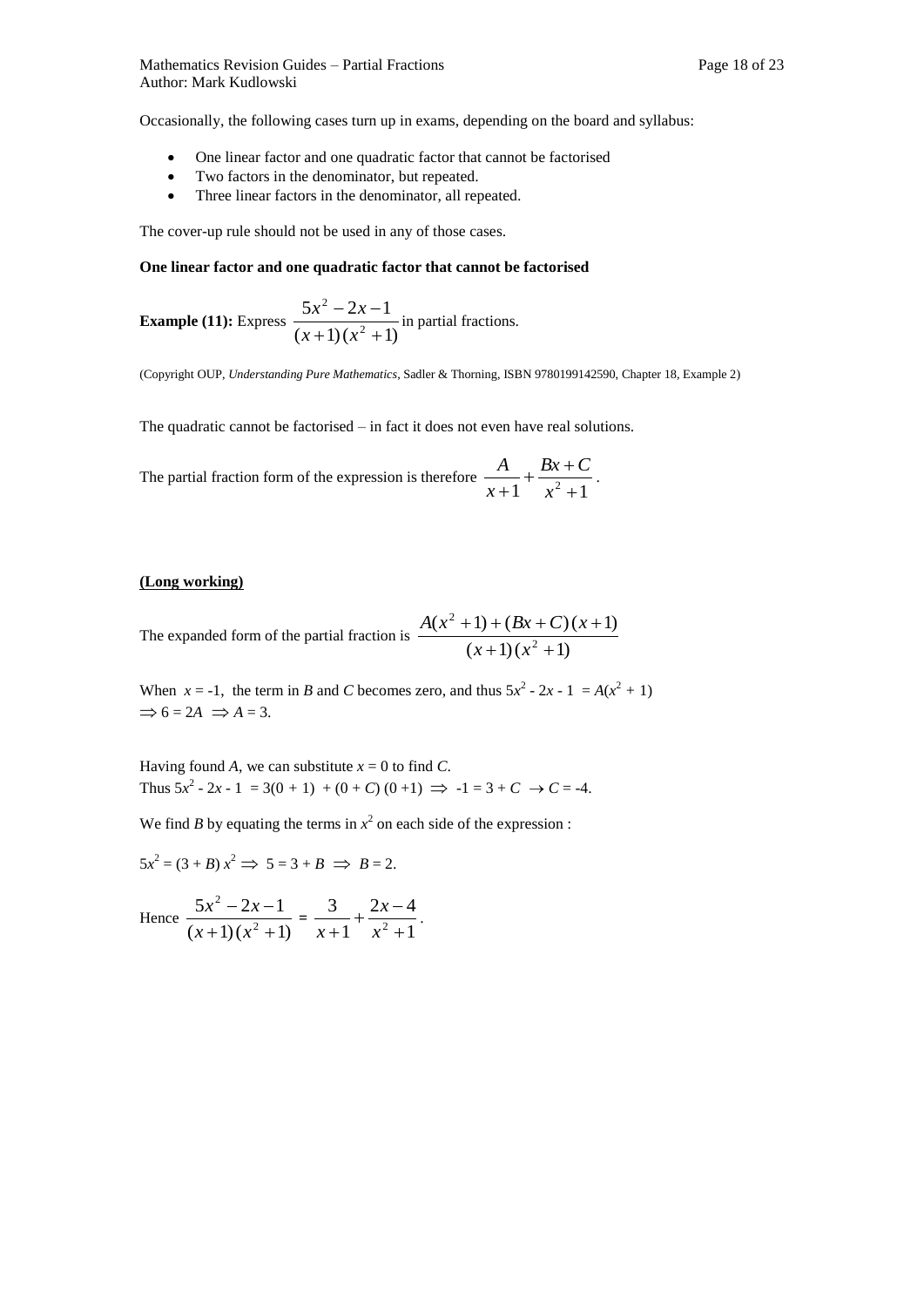**Example (11a):** Express  $\frac{c}{(x+1)(x^2+1)}$  $5x^2 - 2x - 1$ 2 2  $+1(x^2 +$  $-2x (x+1)(x)$  $\frac{x^2 - 2x - 1}{x^2 - 2x - 1}$  in partial fractions, using the method of equating

coefficients throughout.

The partial fraction form of the expression is  $\frac{1}{x+1} + \frac{2}{x^2+1}$  $+\frac{Bx+}{2}$  *x*  $Bx + C$ *x*  $\frac{A}{\cdot}$  +  $\frac{Bx+C}{\cdot}$ .

The expanded form of the partial fraction is 
$$
\frac{A(x^2 + 1) + (Bx + C)(x + 1)}{(x + 1)(x^2 + 1)}
$$
  
Thus,  $A(x^2 + 1) + Bx(x+1) + C(x+1) = 5x^2 - 2x - 1$ .

The following simultaneous equations result:

| $A + B = 5$  | (equating $x^2$ coefficients) (1) |     |
|--------------|-----------------------------------|-----|
| $B + C = -2$ | (equating x coefficients) $(2)$   |     |
| $A + C = -1$ | (equating constants)              | (3) |

Substituting  $B = 5$ -*A* in equation 2 gives  $5$ -*A*+*C* = -2 or -*A*+*C* = -7.

$$
-A + C = -7
$$
 (equating *x* coefficients) (2)  

$$
A + C = -1
$$
 (equating constants) (3)

Hence  $2C = -8$  and  $C = -4$ ; from Eq. 3,  $A = 3$  and from Eq. 1,  $B = 2$ .

Hence 
$$
\frac{5x^2 - 2x - 1}{(x+1)(x^2+1)} = \frac{3}{x+1} + \frac{2x-4}{x^2+1}.
$$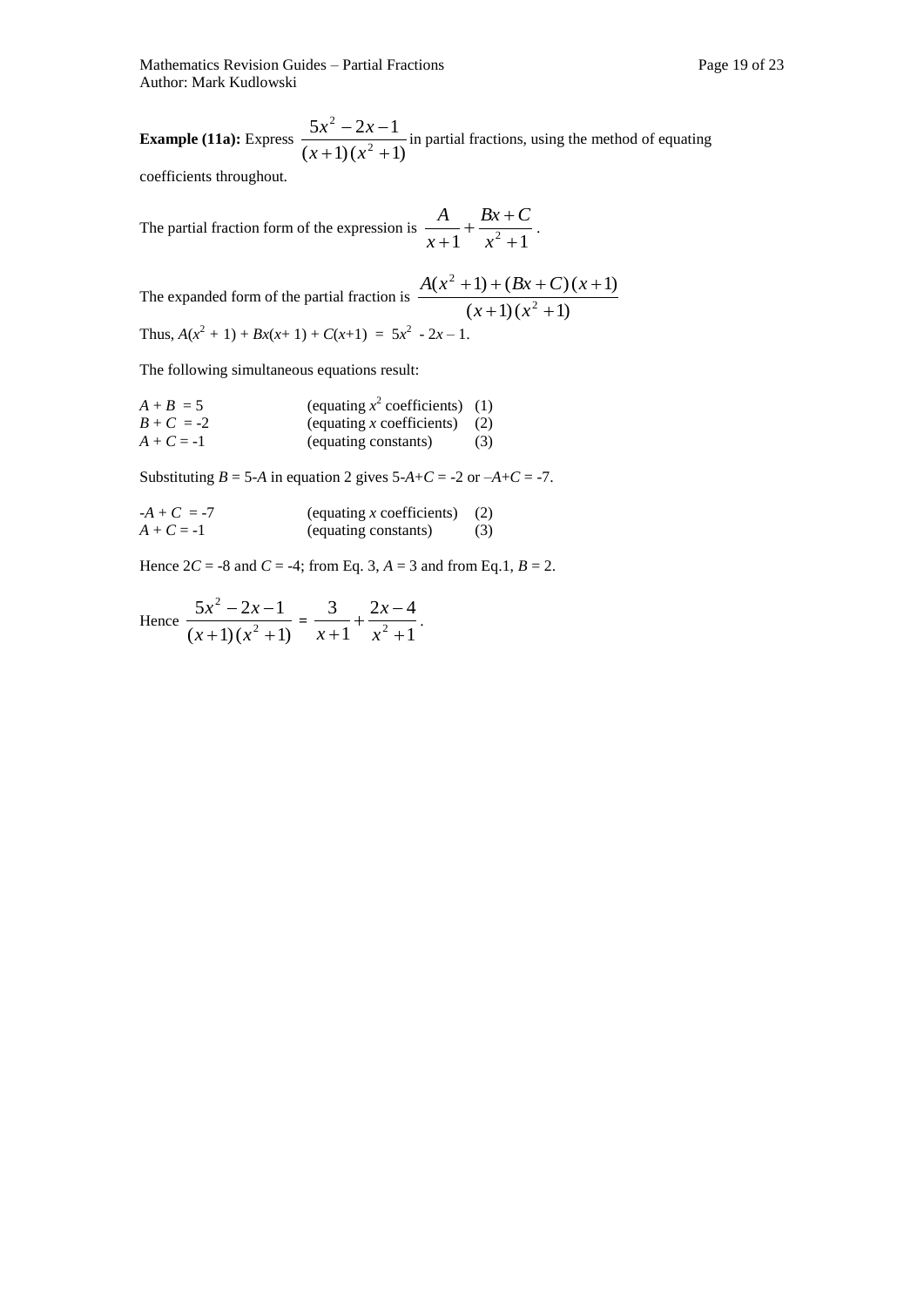**Example (12):** Express  $\frac{2x}{(x-1)(x^2-5)}$  $10x^2 - 11x - 15$ 2 2  $(-1)(x^2 -11x (x-1)(x)$  $\frac{x^2-11x-15}{x^2}$  in partial fractions.

The quadratic cannot be factorised, although it does have two real solutions of  $\pm\sqrt{5}$ .

The partial fraction form of the expression is therefore  $\frac{1}{x-1} + \frac{2x-1}{x^2-5}$  $+\frac{Bx+}{2}$  $-1$   $x$  $Bx + C$ *x*  $\frac{A}{A}$  +  $\frac{Bx+C}{2}$ .

#### **(Long working)**

The expanded form of the partial fraction is  $\frac{1}{x}$ 

$$
\frac{A(x^2-5)+(Bx+C)(x-1)}{(x-1)(x^2-5)}
$$

When  $x = 1$ , the term in  $(Bx + C)(x - 1)$  becomes zero, and thus  $10x^2 - 11x - 15 = A(x^2 - 5)$  $\Rightarrow$  -16 = -4A  $\Rightarrow$  A = 4.

Again, the cover-up rule can only be used to find *A*.

$$
\frac{10x^2 - 11x - 15}{(......)(x^2 - 5)}
$$
 Cover up *x* - 1 and substitute *x* = 1 to give *A* =  $\frac{-16}{-4}$  or 4.

Having found *A* using either method, we can substitute  $x = 0$  to find *C*. Thus  $10x^2 - 11x - 15 = 4(0-5) + (0 + C)(0-1) \Rightarrow -20 = -15 + C \Rightarrow C = -5.$ 

We find *B* by equating the terms in  $x^2$  on each side of the expression :

$$
10x2 = (4 + B)x2 \Rightarrow 10 = 4 + B \Rightarrow B = 6.
$$

Hence 
$$
\frac{10x^2 - 11x - 15}{(x - 1)(x^2 - 5)} = \frac{4}{x - 1} + \frac{6x - 5}{x^2 - 5}.
$$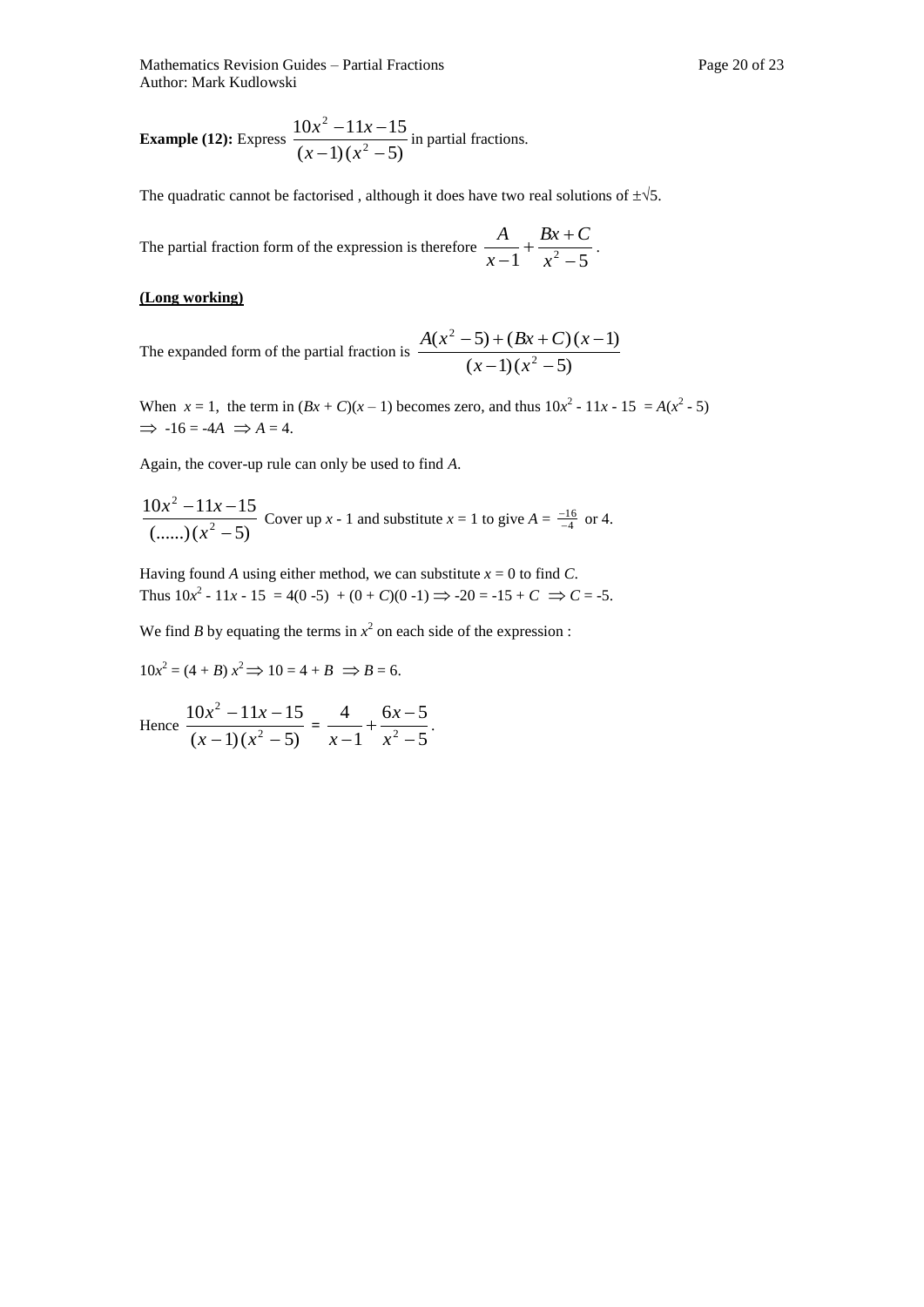**Example (12a):** Express  $\frac{100}{(x-1)(x^2-5)}$  $10x^2 - 11x - 15$ 2 2  $(-1)(x^2 -11x (x-1)(x)$  $\frac{x^2 - 11x - 15}{x^2 - 11x - 15}$  in partial fractions, using the method of equating

coefficients throughout.

The partial fraction form of the expression is therefore  $\frac{1}{x-1} + \frac{1}{x^2-5}$  $+\frac{Bx+}{2}$  $-1$   $x$  $Bx + C$ *x*  $\frac{A}{A}$  +  $\frac{Bx+C}{2}$ .

The expanded form of the partial fraction is 
$$
\frac{A(x^2 - 5) + (Bx + C)(x - 1)}{(x - 1)(x^2 - 5)}
$$
Thus,  $A(x^2 - 5) + Bx(x-1) + C(x-1) = 10x^2 - 11x - 15$ .

The following simultaneous equations result:

| $A + B = 10$    | (equating $x^2$ coefficients) (1) |     |
|-----------------|-----------------------------------|-----|
| $-B+C = -11$    | (equating x coefficients) $(2)$   |     |
| $-5A - C = -15$ | (equating constants)              | (3) |

Substituting  $B = 10$ -A and hence  $-B = A - 10$  in equation 2 gives  $A-10+C = -11$  or  $A+C = -1$ .

| $A + C = -1$    | Eqn.(2)            |
|-----------------|--------------------|
| $-5A - C = -15$ | Eqn.(3)            |
| $5A + 5C = -5$  | $5 \times$ Eqn.(2) |
| $-5A - C = -15$ | Eqn. $(3)$         |

Adding the equations above gives  $4C = -20$  and  $C = -5$ . From Eqn.(2),  $A - 5 = -1$ , so  $A = 4$ . Finally, from Eqn.(1),  $B = 6$ .

Hence 
$$
\frac{10x^2 - 11x - 15}{(x - 1)(x^2 - 5)} = \frac{4}{x - 1} + \frac{6x - 5}{x^2 - 5}.
$$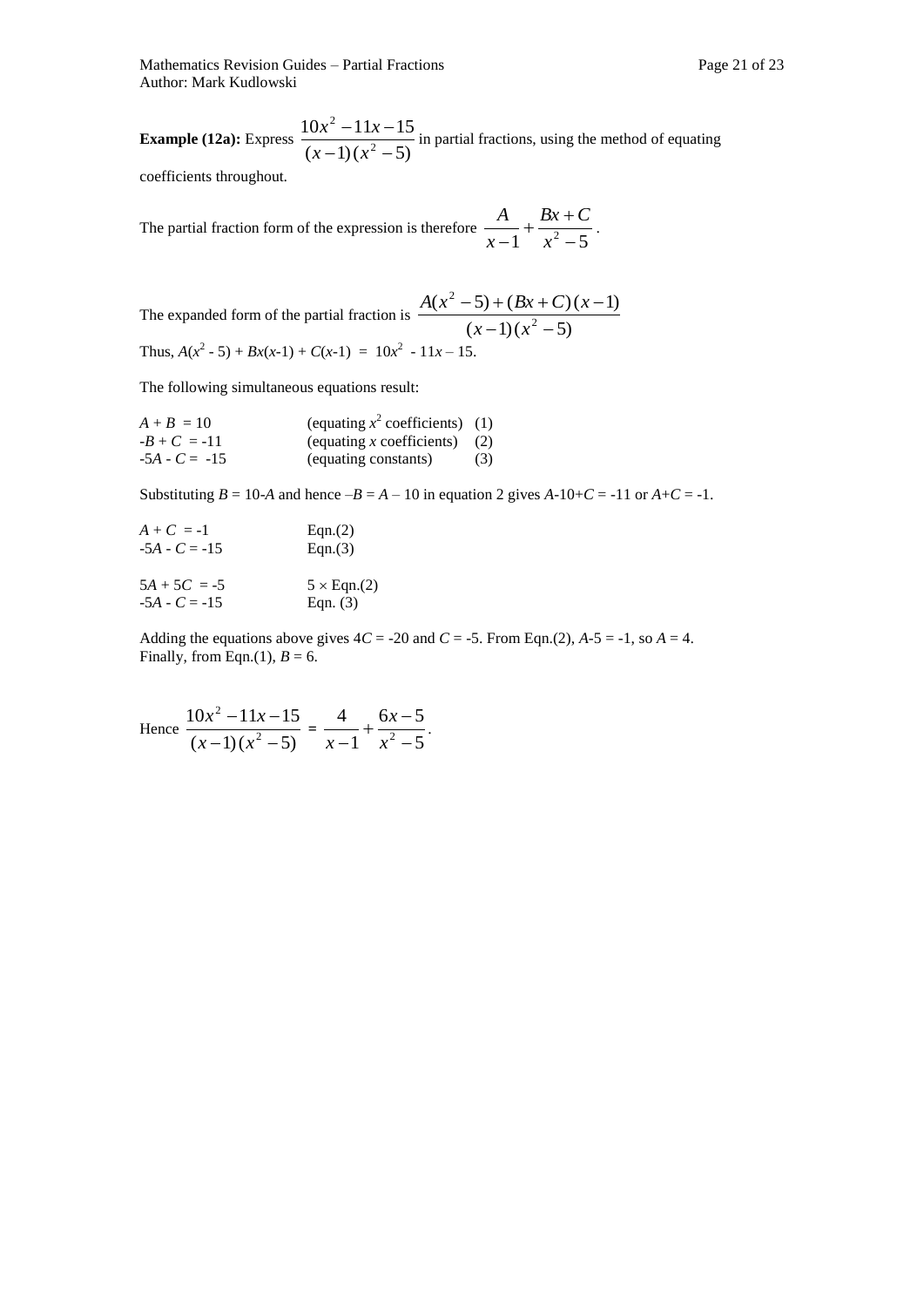Mathematics Revision Guides – Partial Fractions Page 22 of 23 Author: Mark Kudlowski

#### **Two factors in the denominator, but repeated.**

Here, the method of equating coefficients is the only feasible one.

**Example (13):** Express 
$$
\frac{4x+3}{(x-1)^2}
$$
 in partial fractions.

The partial fraction form of the expression will be  $\frac{1}{(x-1)} + \frac{1}{(x-1)^2}$  $\overline{+}$  *x B x*  $\frac{A}{A}$  +  $\frac{B}{A}$  (compare Example (3)).

The expanded form is therefore

$$
\frac{4x+3}{(x-1)^2} = \frac{A}{(x-1)} + \frac{B}{(x-1)^2}
$$

Multiplying both sides by  $(x - 1)^2$  gives  $4x + 3 = A(x - 1) + B$ .

When  $x = 1$ ,  $4 + 3 = B \implies B = 7$ .

Equating the terms in *x* gives  $A = 4$ .

Hence 
$$
\frac{4x+3}{(x-1)^2} = \frac{4}{(x-1)} + \frac{7}{(x-1)^2}.
$$

**Example (14):** Express  $\frac{2x-1}{(x-3)^2}$  $2x - 1$  $\overline{a}$  $\overline{a}$ *x*  $\frac{x-1}{x-2}$  in partial fractions.

Expanding, we have  $\frac{2x-1}{(x-3)^2}$  $2x - 1$  $\overline{a}$  $\overline{\phantom{0}}$ *x*  $\frac{x-1}{(x-3)^2} = \frac{A}{(x-3)} + \frac{B}{(x-3)^2}$  $^{+}$  *x B x*  $\frac{A}{\cdots} + \frac{B}{\cdots}$ 

Multiplying both sides by  $(x - 3)^2$  gives  $2x - 1 = A(x - 3) + B$ .

When  $x = 3$ ,  $6 - 1 = B \implies B = 5$ .

Equating the terms in *x* gives  $A = 2$ .

Hence 
$$
\frac{2x-1}{(x-3)^2} = \frac{2}{(x-3)} + \frac{5}{(x-3)^2}.
$$